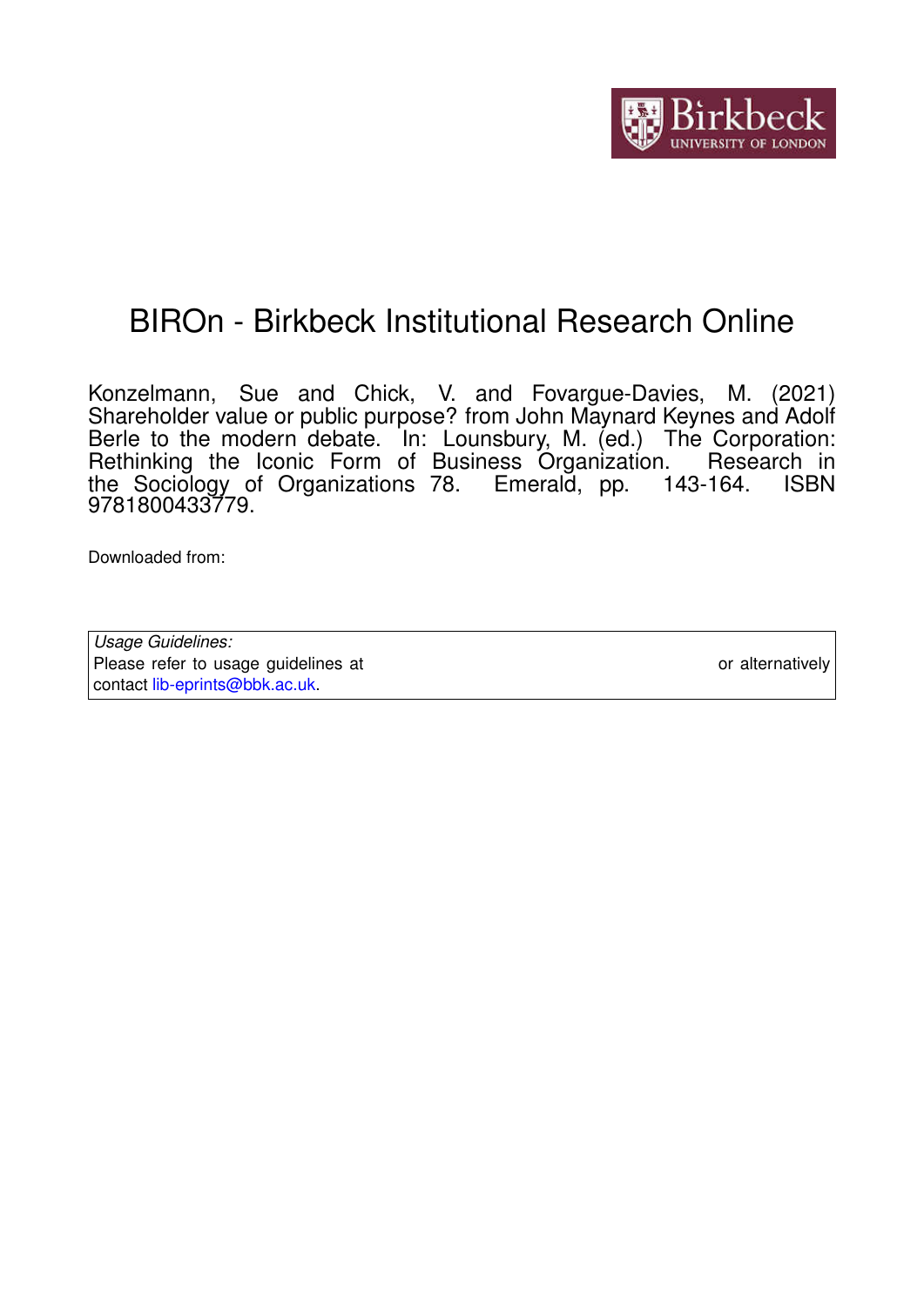**Konzelmann, S., V. Chick & M. Fovargue-Davies (2022) "Shareholder Value or Public Purpose? From John Maynard Keynes and Adolf Berle to the Modern Debate".**  *Research in the Sociology of Organizations,* **forthcoming 2022.**

## **SHAREHOLDER VALUE OR PUBLIC PURPOSE? FROM JOHN MAYNARD KEYNES AND ADOLF BERLE TO THE MODERN DEBATE**

Suzanne J. Konzelmann, Victoria Chick, and Marc Fovargue-Davies

#### **Abstract**

The debate about corporate purpose is a recurring one that has re-emerged today. What should be the guiding principles of business: the pursuit of profit or a contribution to public interest? We trace key elements in this debate in Britain and America, from the interwar years, when John Maynard Keynes and Adolf Berle made important contributions, to the 1970s, when events ushered in a return to laissez-faire and the rise to dominance of the shareholder primacy model of corporate governance and purpose, to today. Both the earlier and the current debates are centered around whether we see business institutions as strictly private entities, transacting with their suppliers, workers, and customers on terms agreed with or imposed upon these groups, or as part of society at large and therefore expected to contribute to what society deems to be its interests. Whether current developments will ultimately produce a shift in corporate purpose akin to the one that followed the Second World War remains to be seen. But the parallels to the interwar debates, and the uncertain economic, political and social environment in which they took place, are striking. Our objective is to see what might be learned from the past to inform the current direction of thought concerning capitalism and corporate purpose.

**Keywords:** corporate purpose; shareholder primacy; John Maynard Keynes; Adolf Berle, *Britain's Industrial Future*; *The Modern Corporation*

#### **Introduction**

The debate about corporate purpose, and management power in this context, has a long history. During the early  $20<sup>th</sup>$  century, the emergence and growth of large joint-stock companies, in which capital and power were increasingly concentrated, challenged long-held ideas about competition in markets; and this sparked wide-ranging debates about not only laissez-faire capitalism but also the role of both large companies within the economy and society and, relatedly, regulation in the public interest. Those debates challenged the assumptions upon which society was based and brought to the fore a discussion of what the guiding principles of business should be: the pursuit of private profit or a contribution to public interest.

Perhaps unsurprisingly, the debate about corporate purpose has re-emerged today, with many of the same factors driving it: a major financial crisis in 2008, the low growth and high unemployment of the Great Recession, the failure of traditional economic policies such as austerity to address the problems, and now the Covid-19 pandemic. Both the original and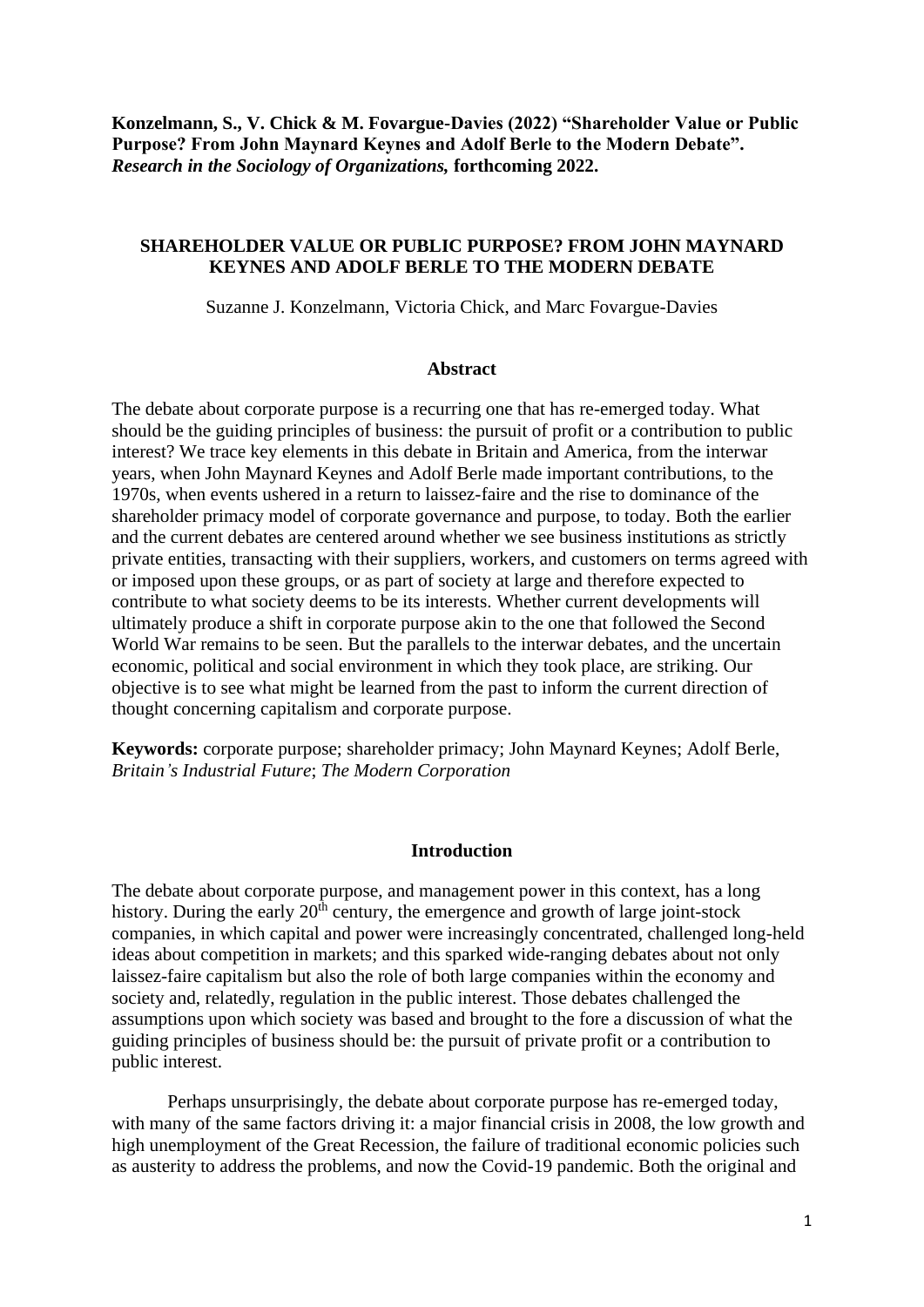the current debates are centered around how we see business institutions: as strictly private entities, transacting with their suppliers, workers and customers on terms agreed with or imposed upon these groups, or as part of society at large and therefore expected to contribute to what society deems to be its interests.

John Maynard Keynes's contributions to this debate are not widely known. Yet the principles he proposed have great contemporary relevance. His views on this matter are scattered throughout his writings and in a collectively written book, *Britain's Industrial Future*. It is our purpose to pull these together and to show that the modern debate, while narrower than Keynes's framework, shares those principles.

*Britain's Industrial Future* also has an interesting history. At the Liberal Party summer school in 1926 – with the General Strike of just a few months earlier fresh in the imagination – it was decided to mount a research project on Britain's industrial structure and future. A committee, calling itself the Liberal Industrial Inquiry (here referred to as "the Inquiry" and bibliographically as LII) was formed. It was chaired by Walter Layton, then editor of *The Economist*, and commanded some of the best economic brains in Britain at the time, including, of course, Keynes. *Britain's Industrial Future* (LII, 1928) was their report, known for its cover as "the yellow book." Keynes wrote several chapters and oversaw production of the book as whole (Keynes, 1927, pp. 731–732).

In the United States, Adolf Berle's contributions, particularly as expressed in his famous debate with E. Merrick Dodd in the pages of the *Harvard Law Review* in 1931 and 1932, *are* well known (Berle, 1931, 1932). However, Bratton and Wachter (2008) argue that they have been widely misread: "When modern scholars read the texts out of context, Berle appears to be the supporter of modern shareholder primacy, which is a position he did not hold" (pp. 134-135).<sup>1</sup> We thus revisit Berle's contributions which, like those of Keynes, have relevance for today.

Although Keynes did not live to see it, out of the crisis of the two world wars and the interwar years, a post-war "welfarist" vision of companies ultimately emerged (Bratton, 2017). This lasted until the crisis of the 1970s, which witnessed the return of laissez-faire – with similar outcomes to those experienced during the interwar years. These include economic and financial instability, rising inequality, social and economic insecurity, and the rise to dominance of shareholder primacy. 30 years later, starting with the corporate scandals of the early 2000s, the consequences of recurring economic and financial crises, and an increasingly fragile natural environment, have re-ignited the debate about corporate purpose. Although shareholder primacy has proven resilient, since the 2008 financial crisis and, more recently, the Covid-19 pandemic, the idea that companies should serve a social purpose appears to be gaining traction.

In his book *The Affluent Society*, John Kenneth Galbraith (1999) argued that "the first requirement for an understanding of contemporary economic and social life is a clear view of the relation between events and the ideas which interpret them" (p. 6). This, in turn, influences the direction of policy, which itself shapes the course of future thinking and events, in a dynamic, non-equilibrium process. He went on to contend that "ideas are inherently conservative. They yield not to the attack of other ideas but … to the massive

<sup>&</sup>lt;sup>1</sup> Shareholder primacy refers to the principle that managers should prioritise the financial interests of the company's shareholders over those of all other stakeholder groups.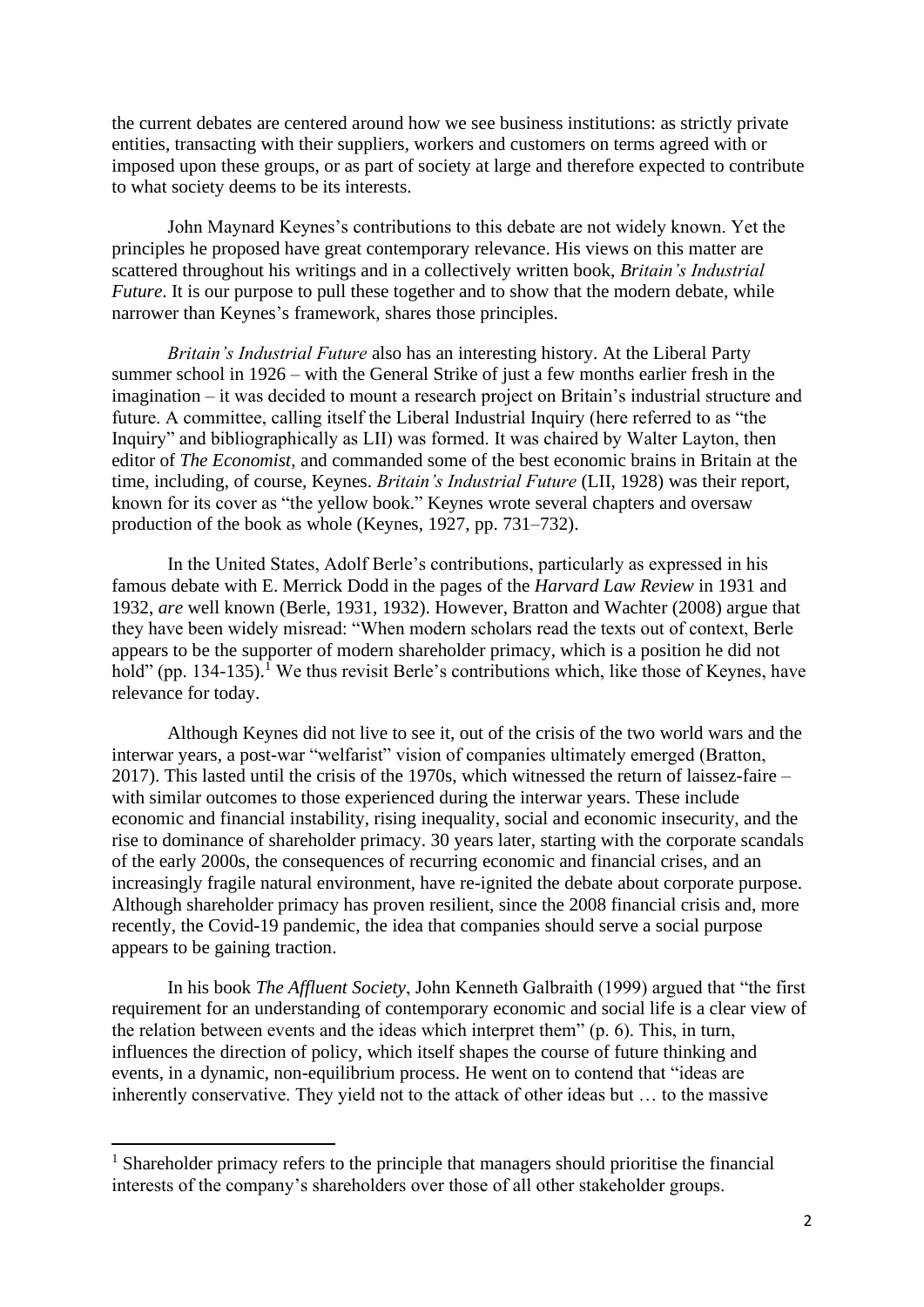onslaught of circumstances with which they cannot contend" (pp. 6–7). This creates the environment in which different ideas find favor and reconstitute the conventional wisdom.

Keynes, too, drew attention to the importance of ideas in his conclusion to *The General Theory:*

Is the fulfilment of these ideas a visionary hope? Have they insufficient roots in the motives which govern the evolution of political society? Are the interests which they will thwart stronger and more obvious than those which they will serve? ... [T]he ideas which civil servants and politicians and even agitators apply to current events are not likely to be the newest. But, soon or late, it is ideas, not vested interests, which are dangerous for good or evil" (Keynes 1936, pp. 383-384).

We argue that, like the crises of both the interwar years and the 1970s, we are currently in the throes of another "massive onslaught of circumstances" with the potential to usher in a shift in the conventional wisdom of economics as well as corporate governance and purpose. Today's debate challenges more recent ideas about the role of globalization and liberalized finance, drawing attention to the excessive power and questionable culture of the corporate and financial services sectors, and raising the issue of public bailouts. As in the interwar years, the policy response has included severe and prolonged austerity, resulting in high levels of unemployment, recession, and increased debt, both public and private (Konzelmann, 2019).

In this context – and at the time of writing – the timing of the Covid-19 pandemic could hardly be worse. In mid-March 2021, one year on from the first Covid-19 lockdown in the UK, the Office for National Statistics (ONS) issued a report, entitled "Coronavirus: A year like no other", providing a dismal picture of the social and economic impact of the pandemic. Not only was there a sharp contraction in GDP, which fell by 9 percent since the pre-pandemic peak in February 2020; there was a significant drop in average weekly hours worked, with nearly 10 million people on furlough and many businesses unable to trade as normal. Fear of unemployment rose sharply, while people's expectations of their financial situation fell at its fastest rate on record (ONS 2021).

It is too early to know what new ideas will ultimately emerge from the current debate about corporate purpose, as well as how, if at all, they will influence policy. But revisiting the ideas about the economic role and social purpose of business, which informed the interwar debate, has the potential to offer some much-needed perspective.

We now turn to the modern debate about corporate purpose, before exploring Keynes's and Berle's evolving interwar ideas about the role of companies in the economy and society, at a time when laissez-faire capitalism itself was being questioned. During the early 1930s, Keynes's attention shifted away from the questions of industrial structure, governance and purpose, to developing a macroeconomic theory both to explain the economic challenges that mainstream economic theory of his time could not, and to inform policy for addressing them. At around the same time, Adolf Berle's attention was turning to the newly discovered phenomenon of the separation of ownership from control in large publicly listed corporations and, in this context, to the problem of unrestricted management power. We conclude by considering what a modern reading of Keynes and Berle might mean for today.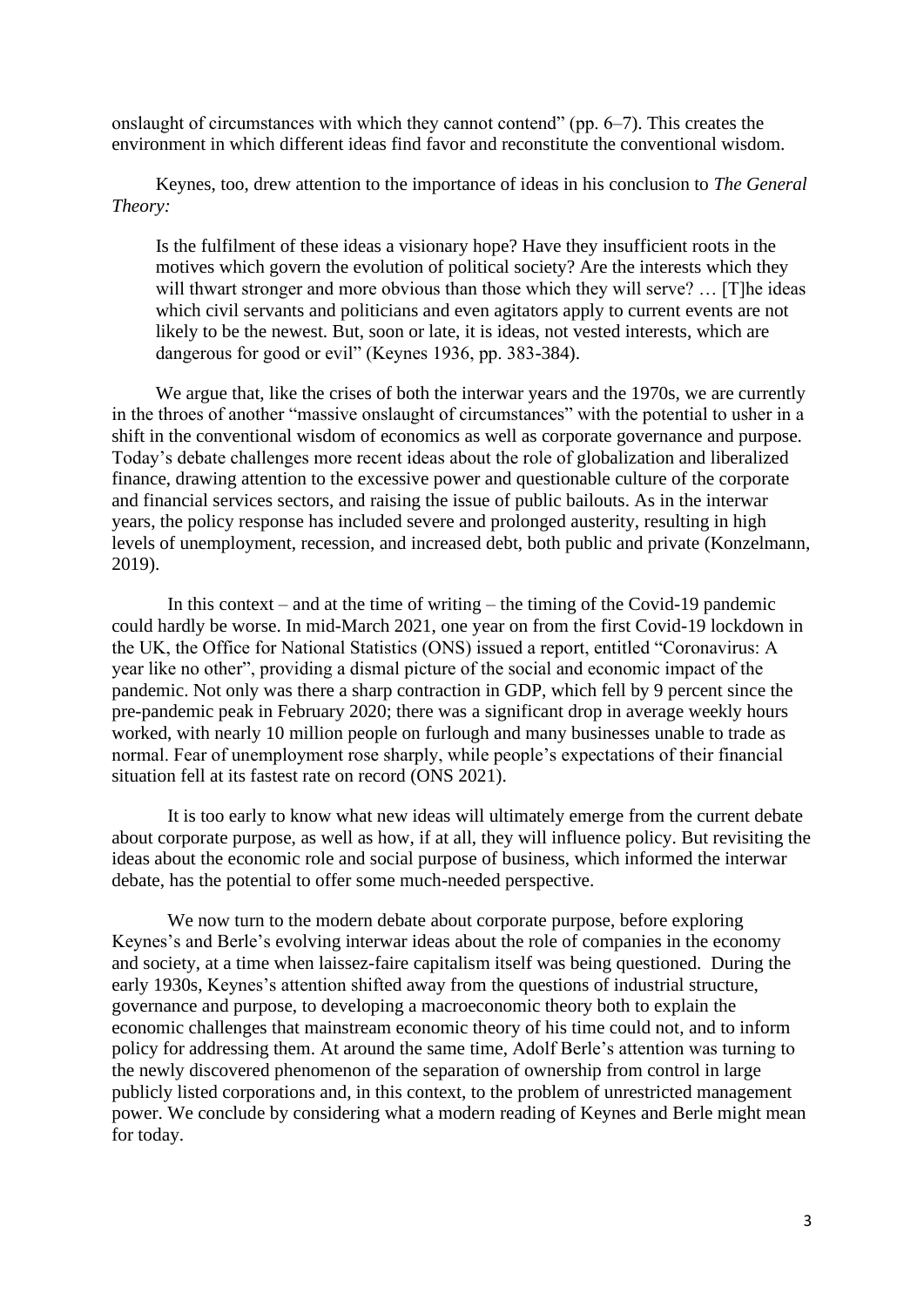#### **The Modern Debate about Corporate Purpose**

By the middle of the  $20<sup>th</sup>$  century, the managerialist view of corporate purpose – that a company's purpose should be to produce satisfactory returns for investors, good jobs for employees and reliable products for customers, and to be a good citizen – was the dominant view. This reflected Keynes's and Berle's conception of the business enterprise as a social institution with an obligation to serve a public purpose that benefits society. It was bolstered by the post-war "Keynesian" conventional wisdom that the state had a legitimate role in managing the economy with the objectives of economic and price stability and full employment. Across the Western world, this understanding, combined with relatively strong national economies and appropriate domestic and international financial regulation, laid the foundations for post-war prosperity.

But this perspective began to be challenged during the 1960s, as shareholders reacted to a range of issues including recognition of the need to strengthen consumer protections and to prevent or mitigate environmental degradation (Wells, 2002). Another challenge came from the new phenomenon of the "hostile takeover," the first of which was launched in 1964 by UK corporate raiders. This set off a wave of other takeovers due to the enormous financial gains that could be made (Curtis, 1999, episodes 2 and 3). Hostile takeovers were typically followed by asset stripping to repay the debt used to finance them. This had a damaging effect on British – and, soon afterward, American – industry, as asset- and cash-rich companies, whose shares had been undervalued on the stock market, became targets (Konzelmann, Wilkinson, Fovargue-Davies and Sankey, 2010; Lazonick and O'Sullivan, 2000).

As we will see, Berle had argued that the legitimacy of management power depended upon economic performance, and that economic failure stripped management of legitimacy and triggered clear and forceful public demands for economic stability as well as employment and income security. From this perspective, once the post-war economy was effectively regulated, management power had disappeared as a political problem, which Berle did not expect to re-emerge, at least not without an economic crisis. But his death in 1971 meant that he would not live to see the crises of the 1970s that followed – and proved him right. This ushered in a return to laissez-faire and the currently dominant shareholder primacy model of corporate purpose.<sup>2</sup> Together these have produced much the same conditions that Keynes and Berle were responding to during the 1920s and 1930s. In consequence, the debate about the economic role of both the state and business in the economy and society has returned.

Today, more than a decade after the 2008 financial crisis, as countries around the world begin to develop plans for recovery from the Covid-19 pandemic, not only is trust in government and big business at an all-time low; there are also growing concerns about environmental sustainability and high levels of social and economic inequality. In this context, alternative ideas about corporate purpose are beginning to emerge and attract attention, in business and policy-making circles as well as in academia. <sup>3</sup> This resonates strongly with the interwar period, when voters' confidence in capitalism was also severely shaken; and there were heated debates about corporate purpose, which, during the early post

<sup>&</sup>lt;sup>2</sup> Millon (2013) provides an excellent discussion of the origins and rapid expansion of "radical" shareholder primacy (see, especially, pp. 1025–1034).

<sup>&</sup>lt;sup>3</sup> See, for example, British Academy, 2018; Business Roundtable 2019; Davis, 2021; Mayer, 2018, 2021; Patriotta, 2021; and Veldman, et al., 2016.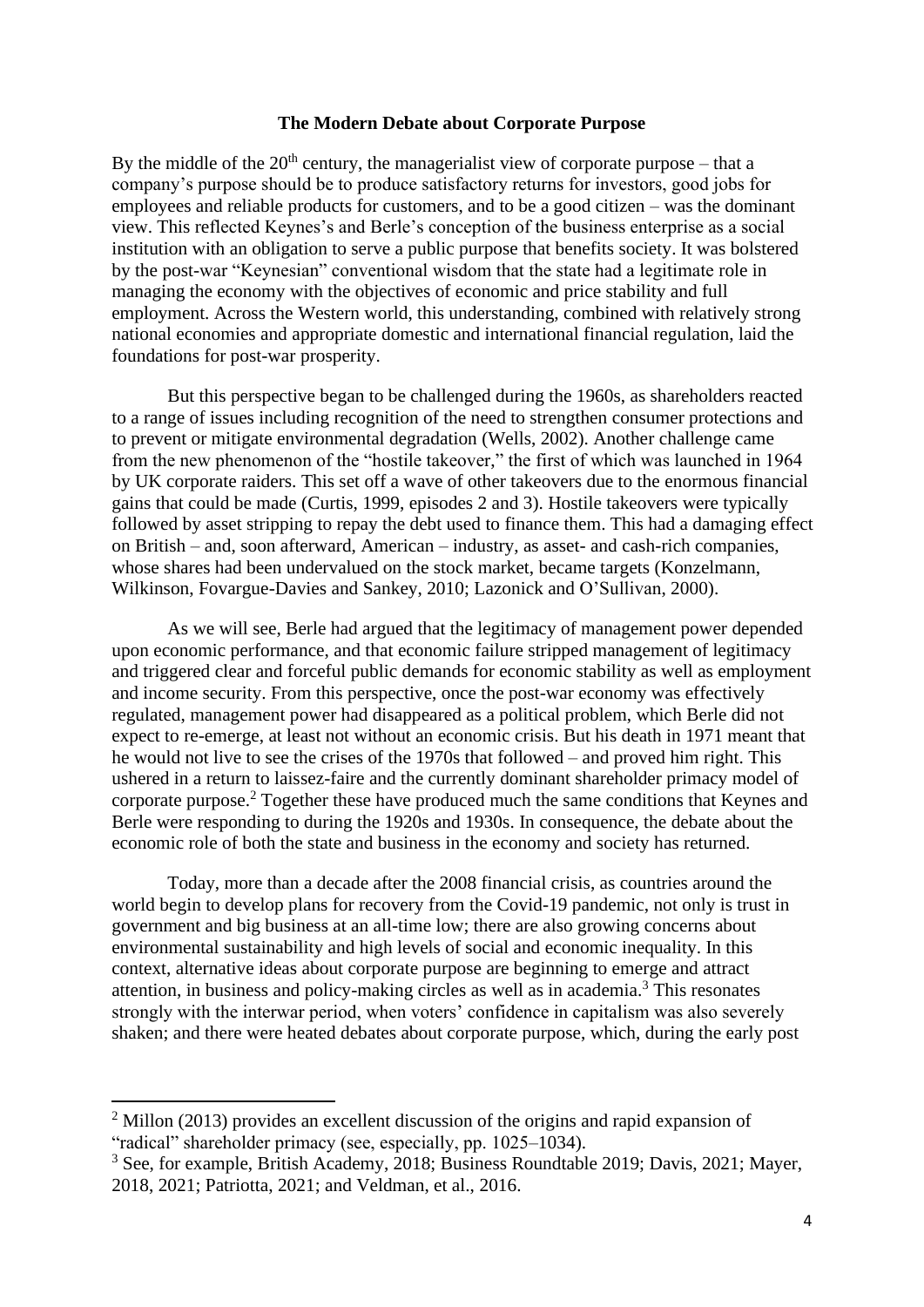war period, ultimately led to positive reforms, decades of improved corporate and economic performance, and improved social outcomes.

A catalyst for prominent business leaders to call on companies to put "purpose" before profit was an annual letter sent to CEOs in 2018 by Larry Fink, CEO of *BlackRock*, one of the world's largest asset management companies. With "governments failing to prepare for the future", Fink wrote, "society increasingly is turning to the private sector and … demanding that companies, public and private, serve a social purpose" (Fink, 2018, para. 3). A year later, in his 2019 letter, Fink reiterated his argument about government failure and society's demand for companies "to address pressing social and economic issues" (Fink, 2019, para. 3), going on to explain the "inextricable link" between corporate purpose and profit. Seven months later, in August 2019, the *Business Roundtable*, a group of CEOs of major U.S. corporations, issued a "Statement on the Purpose of a Corporation," signed by 181 CEOs. This expressed confidence in the "free market system" but abandoned the idea that a corporation's purpose is first and foremost to maximize profits for its shareholders. Instead, they committed themselves to prioritizing the long-term interests of all corporate stakeholders. In 2020 – and again in 2021 – Fink repeated his call for companies to commit themselves "to embracing purpose and serving all stakeholders" (Fink, 2020, para. 24), again connecting this with driving long-term profitability.

In the United Kingdom, since 2015, Will Hutton, Chair of the *Big Innovation Centre*, and Clare Chapman, then a director of *British Telecom (BT)*, have co-chaired the "purposeful company" initiative, gathering evidence that corporate purpose adds value, issuing guidance for putting it into practice, and pressing for changes in policy, regulation and law. One outcome can already be seen in the new UK Corporate Governance Code, which came into effect in January 2019, requiring all companies with a premium listing, whether incorporated in the United Kingdom or elsewhere, to declare and report on corporate purpose.

Academics have also been developing and advancing new ideas about corporate purpose.<sup>4</sup> Arguably, these emerging frameworks could still be accused of lacking the economic precision of the principal-agent model. But, as we know, "precision primacy", though seductive, can lead one astray: "It is better to be vaguely right than exactly wrong" (Read, 1898, p. 272). A step forward is "enlightened shareholder" thinking, which would allow directors and executives to focus on the long-term interests of not only shareholders but all corporate stakeholders, as well as the company itself. The new corporate purpose models are also much closer to the reality of corporate law, economics and organization (Salter, 2019; Stout, 2012, 2013a, 2013b).

Whether all of this represents, on the part of those involved, a genuine commitment to change – which will ultimately produce a shift in corporate purpose akin to the one that followed the Second World War – remains to be seen. But their resonance with the earlier debates that did, offers reason for optimism. We now turn to these debates.

## **Keynes's Views on Business and Society**

In Britain between the wars, economic and industrial developments implied a fundamental change in thought. During the 1920s, the collapse of export markets combined with conventional economic thinking and policy – the return to the gold standard at pre-war parity and austerity to reduce wartime debts and balance the budget – to cause massive involuntary

<sup>4</sup> See, for example, Stout, 2012, 2013b; and Mayer, 2018.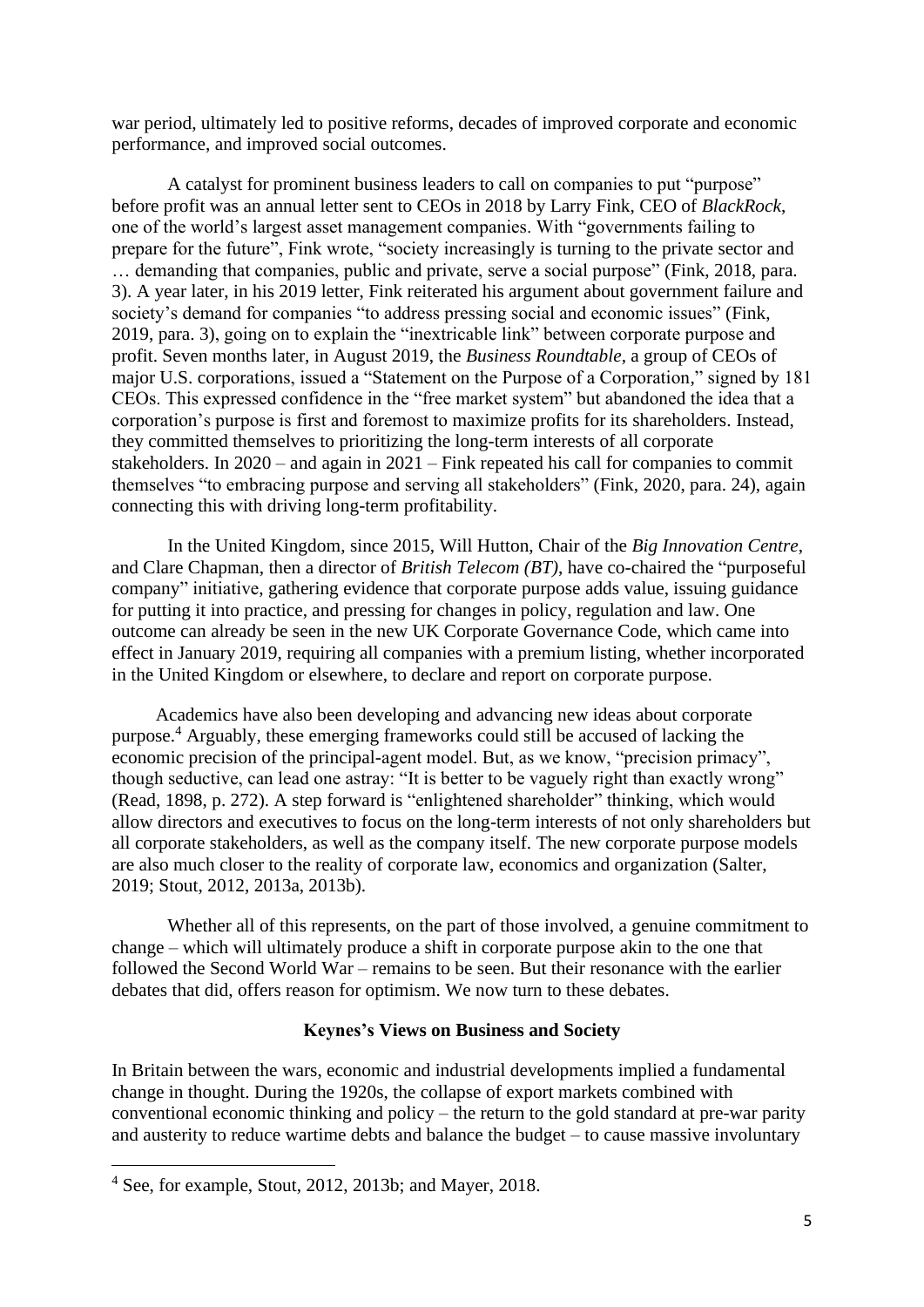unemployment. This served to intensify industrial distress and unrest, which was only made worse by a world-wide deficiency of demand and purchasing power during the 1930s. It also shattered the 19th century belief in the unlimited extension of markets and parallel extension of productive capacity. The main task was how to use the technological, organizational and administrative resources available to cater for stagnant demand without generating excess unemployment (Pollard, 1962, pp. 161–74).

The main debate about business and society was between believers in laissez-faire, who maintained that businesses were purely private concerns that could do what they wished within the law, and advocates of what Keynes variously called "state socialism" or "Labour socialism," who favored nationalization. Many others, including most of the Liberal Party, to which Keynes was allied, preferred a middle way, which might be called "reformed capitalism," "social democracy" or "liberal socialism" (Konzelmann, Chick & Fovargue-Davies, in press). Most of the modern debate excludes nationalization and typically treats the business enterprise as a purely economic organization, in isolation from its wider social context. By contrast, the signatories of *Britain's Industrial Future* were clear: "Industry is not an end in itself; it exists to provide livelihood for the whole community" (LII, 1928, p. 181).

Keynes's objection to laissez-faire was that the evolution of business institutions had rendered it obsolete. Although he disliked its harshness, he acknowledged the great motivating force of a system which could yield attractive returns to those who were successful; and he appreciated the efficiency of its ruthless competition, which would quickly drive out of business the less astute and the unlucky. During the 19<sup>th</sup> century, failure, though an unfortunate consequence for the individuals involved, had little consequence for society overall, because firms were relatively small.<sup>5</sup> In summary, the laissez-faire capitalist system, though objectionable in many ways, had yielded both great improvements in the standard of living and many life-enhancing innovations, at low social cost.

But by the time Keynes was writing, the nature of companies and industrial organization had changed dramatically. Laissez-faire industry had begun as small sole proprietorships or partnerships, but they grew in response to economies of scale and ready markets for mass-produced goods, until a small number of people were unable to furnish adequate capital. The creation of the easily registered joint-stock, limited-liability company in acts from 1844 to 1856 resolved this problem and resulted in yet further growth, such that, by the beginning of the First World War, many firms were very large, some of them occupying oligopolistic or monopolistic positions in their industries (Pollard, 1962, pp. 161–174). Their failure would thus have repercussions not only for their owners but for society at large; and their size gave them scope to devote resources to self-preservation by means other than their core purpose. Many firms now wielded too much power, tended to be inefficient when in operation and had consequences well beyond themselves should they fail. They could no longer be viewed as a purely private matter.

## **Profit**

Under laissez-faire, it was an article of faith that private profit meant industry was producing something society wanted; it was an indicator of public benefit. Keynes rejected this idea: "It is *not* a correct deduction from the principles of economics that enlightened self-interest

<sup>5</sup> See, for example, Johnson, 2010, and Perrow, 2002.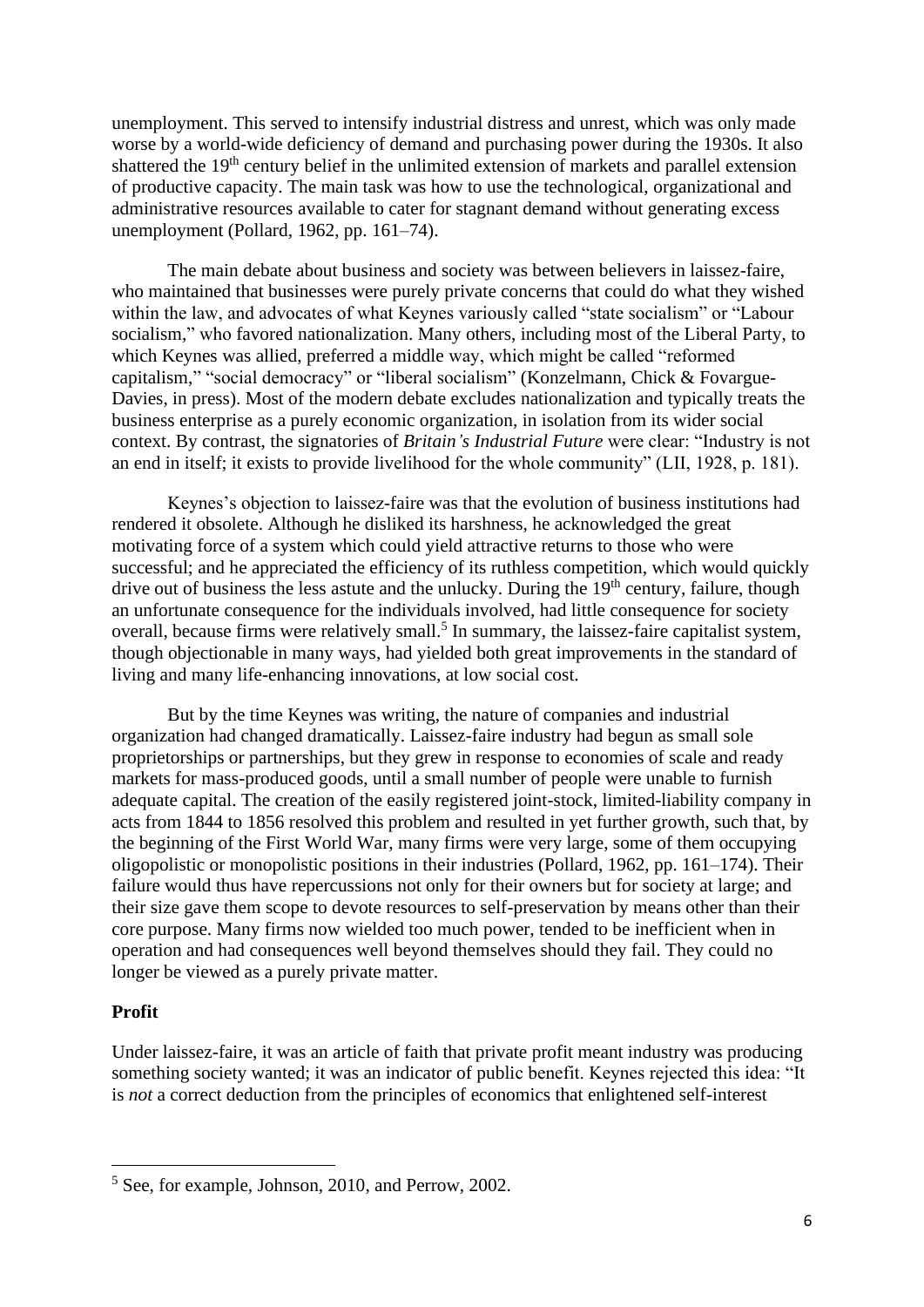always operates in the public interest. Nor is it true that self-interest generally *is* enlightened" (Keynes, 1926, p. 288, emphases in original).

Yes, there should be profit sufficient to keep the firm going, but profit should not be the sole objective, to the exclusion of other considerations. In Keynes's view, when the profit motive becomes all-consuming, it distorts priorities:

[When the] rule of self-destructive financial calculation governs every walk of life[,] [w]e destroy the beauty of the countryside because the unappropriated splendours of nature have no economic value. We are capable of shutting off the sun and the stars because they do not pay a dividend (Keynes, 1933, p. 242).

At its worst, profit represents the love of money for its own sake rather than the good it can do:

The love of money as a possession – as distinguished from the love of money as a means to the enjoyment of realities of life – will be recognised for what it is, a somewhat disgusting morbidity, one of those semi-criminal, semi-pathological propensities which one hands over with a shudder to the specialists in mental disease." (Keynes, 1930, p. 329)

In the  $19<sup>th</sup>$  century, concentration on profit was understandable, given the fierceness of competition; and social priorities – progress, prosperity, alleviation of hardship – were achieved almost by accident. That system, combined with the size and power of the typical interwar joint-stock company, did not, from Keynes's perspective, justify the continuation of the single-minded pursuit of profit to the exclusion of public goals. But there was a problem of persuasion:

To suggest social action for the public good to the City of London [i.e., finance] is like discussing *The Origin of Species* with a bishop sixty years ago. The first reaction is not intellectual, but moral. An orthodoxy is in question, and the more persuasive the argument, the graver the offence. (Keynes, 1926, p. 287)

This way of thinking was not confined to the City: It was fundamental to the doctrine of laissez-faire, held not only in industry and finance, but even the state.

# **Profit and the State**

If any entity should be reliably focused on the public interest, it is the state. But the carryover of laissez-faire thinking from the 19<sup>th</sup> century was such that the state itself could be found adopting the commercial criterion of return. At this, Keynes was scathing: "It is the state, rather than the individual, which needs to change its criterion. It is the conception of the Chancellor of the Exchequer as the chairman of a sort of joint-stock company which has to be discarded" (Keynes, 1933, p. 243). Instead, he argued that the state should focus on broader objectives which serve a public purpose, such as "what, broadly speaking, shall be produced within the nation and what shall be exchanged with abroad" (Keynes, 1933, p. 243), so as to provide both full employment and other benefits associated with national self-sufficiency and international trade.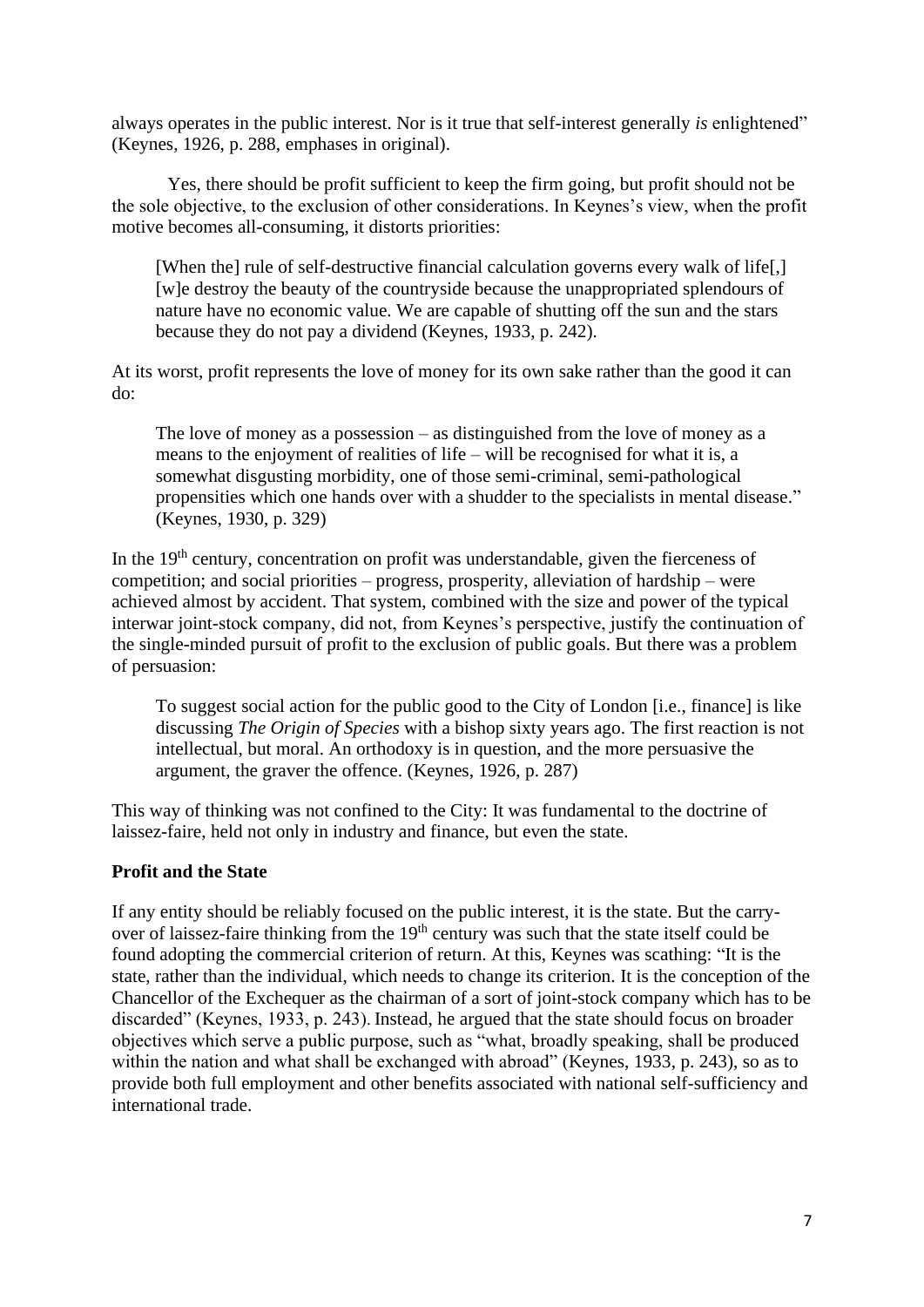For Keynes, if the state could not be relied upon to look after the public interest, what hope was there to persuade private companies, accustomed to having their own way, to take account of the common weal?

It is curious how common sense, wriggling for an escape from absurd conclusions, has been apt to reach a preference for *wholly* 'wasteful' forms of loan expenditure rather than for *partly* 'wasteful' forms, which, because they are not wholly wasteful, tend to be judged on strict 'business' principles. (Keynes, 1936, p. 129, emphases in the original)

There follows the famous satirical attack on the Treasury about putting bottles in holes in the ground and digging them up again. Keynes knew he could not *prove* the case against the laissez-faire view and the reliance on profit to the exclusion of public purpose: He remarked in another context that you cannot convict your opponent of error; you can only convince him. Satire and exaggeration were an attempt to jolt people out of their accustomed ways of thinking: "Words ought to be a little wild, for they are the assault of thoughts upon the unthinking" (Keynes, 1933, p. 244).

## **The "Public Concern"**

According to Sidney Pollard (1962), during Keynes's time,

a large share of industry and transport was, even in the 1920's, not controlled by private enterprise at all, but by various types of public or non-profit-making organizations and their growth is one of the most significant aspects of the period. (p. 162)

Among these were "public corporations," which were very much like joint-stock companies in which the public interest was substituted for the profit motive (Pollard, 1962, p. 173). They were "a form of organisation which departs in one way or another from the principles of unrestricted private profit and is operated or regulated in the public interest" (LII, 1928, p. 63). These were organizations which did the work of business firms but were governed differently, such as autonomous bodies with a publicly accountable board to oversee them (such as the Metropolitan Water Board), or run by local authorities. They were considered an arm of the state, with a few concerns being run directly by the state.

As a result, the British state was an organization which, given the institutional structure of the day, was rather larger than "government" as usually understood. Pollard (1962) describes them as being

an attempt to cope with the problem of the administration of large and nationally important industries, mostly requiring large capital sums, secure control of their market and a strong interest in general or social, as distinct from sectional, welfare. It was a compromise, to avoid both the exploitation of the public by a private monopoly, and the day-to-day political interference to which ordinary Departments of State were normally subjected. (pp. 172–173)

In addition, there were private organizations, such as charities, cooperative societies and building societies, which belonged to the private sector but shared their aim to serve a public purpose rather than profit. The Inquiry had found that the capital administered by public concerns amounted to around £4 billion (LII, 1928*,* p. 75). This was "of the same order of magnitude as the aggregate capital of all joint-stock companies" in the United Kingdom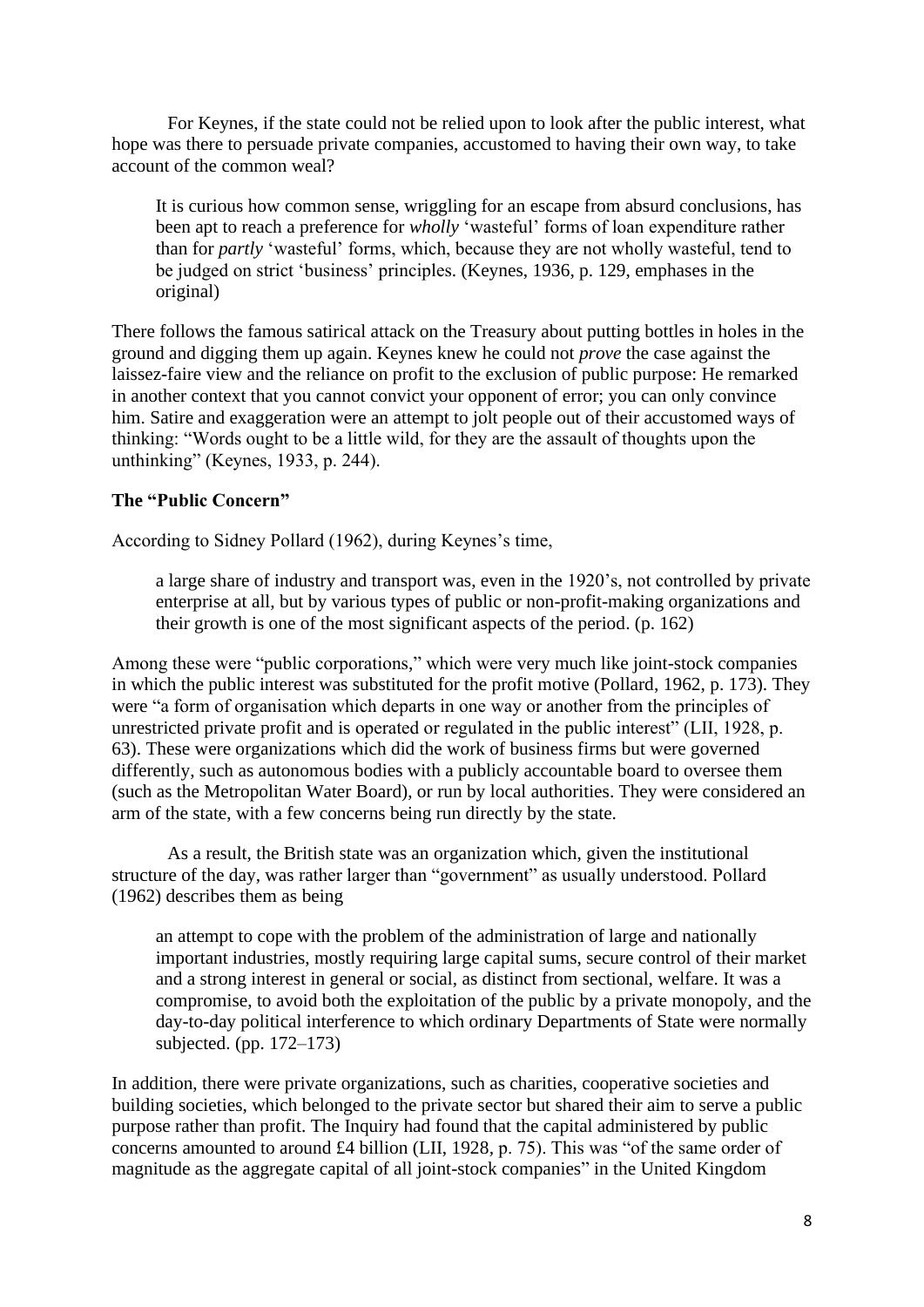(Pollard, 1962, p. 163). Most of these institutions have long since disappeared during subsequent waves of deregulation and privatization.

The Liberal Industrial Inquiry (LII) committee raised concerns about inefficiency in some of these bodies, but not that their hearts were in the wrong place. They proposed leaving the sector at its then-current size and scope for the near future. This experience of a large sector devoted to the public interest may have been a significant influence on differences between British and American points of view on monopolistic and oligopolistic competition.

The Inquiry, which would have been aware of the case of the American railroads – the first private joint-stock companies to escape any form of state regulation and use their power against the public interest<sup>6</sup> – made one surprising prediction. The 1921 Railways Act took steps to curb the railways' profits,  $7$  foreshadowing Keynes's later (1936) call for the euthanasia of the rentier:

If the railways are successful in earning their standard revenues as a regular thing, the functions of the private shareholders will have atrophied as much as those of the shareholders of the Bank of England. ... Generally speaking, the functions of private shareholders must tend to atrophy as soon as it has proved necessary to adopt the principle of limiting or of fixing profits. (LII, 1928, p. 82)

The Inquiry thus advocated exchanging railway shares for fixed-interest bonds and having the railways governed by a public board: "The choice between a Public Concern and a Private Concern then resolves itself" (LII, 1928, p. 82).

## **The Large Enterprise**

In the United Kingdom, the formal link between incorporation and public purpose was broken in 1856 when the Joint-stock Company Act allowed incorporation without an act of parliament. In the United States, it was broken even earlier. Despite the inheritance from English common law, of the requirement that chartered companies serve a public interest and have public representatives on their boards, as a consequence of regulatory arbitrage among the American States, this broke down in 1819 (Perrow, 2002, p. 219).

Nevertheless, despite all that has just been said, Keynes in 1926 looked favorably on some large joint stock companies. His ideal was a form of organization and control somewhere between the level of the individual and the state – autonomous bodies with their origin in mediaeval guilds. In Britain the word "corporation" is usually reserved for this form of organization. They had certain privileges: They were "legal persons" whose life extended

<sup>6</sup> See, for example, Roy, 1997, chapter 4; see also Perrow, 2002, chapter 5.

 $<sup>7</sup>$  The Railways Act required that charges be set, from 1928 onwards, at their 1913 level plus</sup> a 5% return on capital expenditure. Revenue for the system as a whole was set annually. This was the "standard net revenue." If exceeded, charges would be reduced. We are indebted to Edward Humphries for this information.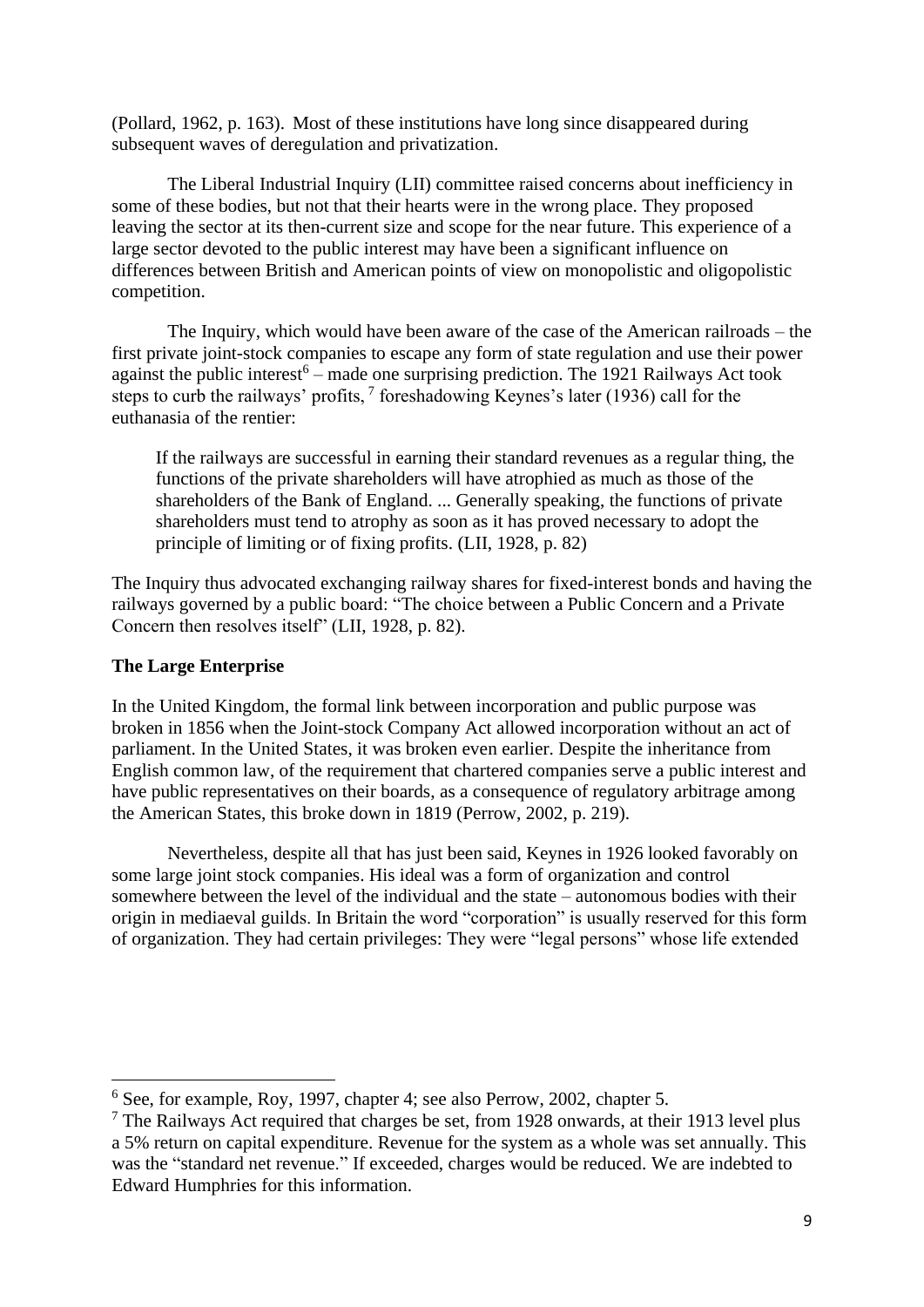beyond the lives of their members and which could enter into contracts. But as a condition of incorporation, they were expected to engage in some form of public service.<sup>8</sup>

Keynes argued that some institutions already approximated that form of governance. These included the universities, the Bank of England, the Port of London Authority, "even perhaps the railway companies" (Keynes, 1926, p. 289). He saw the same trend in joint-stock companies:

When they have reached a certain age and size, [they] approximate to the status of public corporations rather than that of individualistic private enterprise. One of the most interesting and unnoticed developments of recent decades is the tendency of big enterprise to socialise itself. (Keynes, 1926, p. 289)

Owners – the shareholders – become divorced from management; and managers, who are salaried, are not motivated by profit in the manner of 19<sup>th</sup> century proprietors. They are instead, Keynes (1926) argued, concerned with the "general stability and reputation" (p. 289) of their organizations and, once shareholders are "satisfied with conventionally adequate dividends" (p. 289), avoiding criticism from their customers and the public.

But after nearly two years of studying the structure of British industry for the Inquiry, Keynes seems to have changed his mind. *Britain's Industrial Future* gives a great deal of thought to the problem that many large firms occupied a position of monopoly or oligopoly. The Inquiry proposed certain criteria in relation to concentration, diffusion of share ownership and size which, in their view, should cause a firm to be registered not as a "public company" but as a "public corporation," which "should be required to conform to conditions appropriate to … a semi-public concern" (Keynes, 1926, p. 95).

This is perhaps unsurprising because, historically, the British state, tended to regulate private interests. Because of restrictions placed on finance capital – requiring partnerships rather than allowing limited liability companies – Parliament allowed cartels in industry. But it regulated them in the public interest (Perrow, 2002, pp. 108–111).

## **Social Responsibility within the Firm**

Having explored the responsibility of the business firm to the society in which it operates, we now turn to those who are part of the organization: its employees and shareholders. In *Britain's Industrial Future*, the firm is viewed as a social organization brought together to produce something the public is expected to value. Its function is not solely economic. This attitude is in sharp contrast to that of laissez-faire, in which the obligation of owners or managers toward employees ends when the wage bargain is struck and safety regulations put in place.

**Workers.** *Britain's Industrial Future* was written against a background of bitter industrial strife. Trades unions had acquired considerable power, to counterbalance that of autocratic management. But relations had reached a point where capital and labor were seen as having no common ground. Labor relations had become a zero-sum game. The Liberal Industrial Inquiry argued that quite the opposite was the case: each "side of industry" needed the other

<sup>&</sup>lt;sup>8</sup> This meaning exists to the present day: for example, the *BBC*, originally an ordinary commercial business, was called the *British Broadcasting Company Ltd.* until transformed into a public service broadcaster, when it became the *British Broadcasting Corporation*.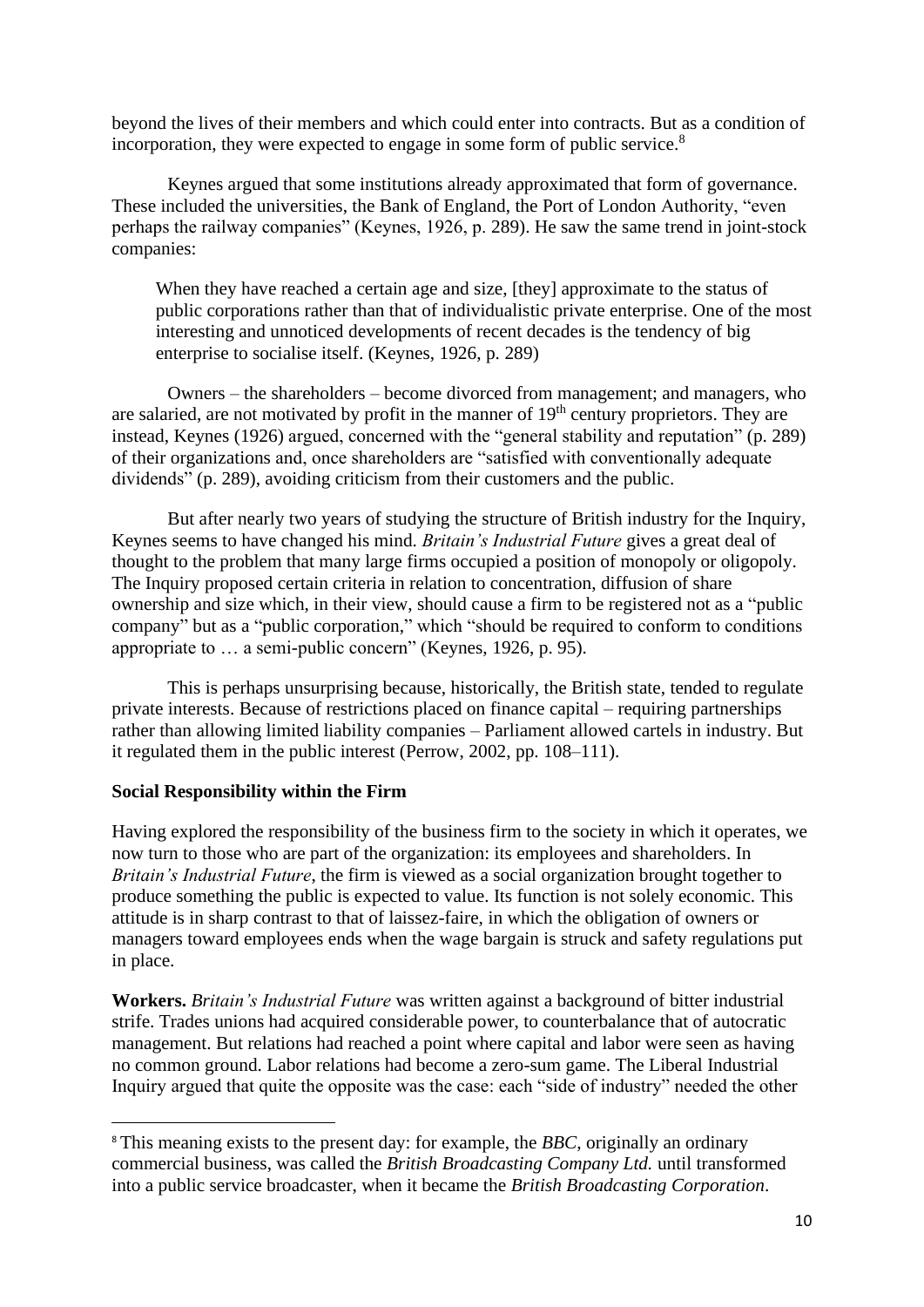(LII, 1928, pp. 181-204). Contrary to the thinking of "capital," high wages and low prices were *good* for business, at the macroeconomic level.

The Inquiry proposed a number of remedies for the comparative powerlessness of workers (as opposed to unions), all of which were governed by one principle: to ensure that "the worker may have a personal interest in the concern for which he works, and feel that he is treated as a partner and not merely a tool" (LII, 1928, p. 199). Comparing the position of the worker with his role as a citizen, the Inquiry pointed out that as a worker, "he may be dismissed at a week's or a day's notice … without redress or appeal … While, as a citizen, he has an equal share in determining the most momentous issues" (p. 148). The factory life in which "workers tramp in in the morning, and after their allotted tale of work hasten out in the evening to find their real life elsewhere, never once feeling that they are members of an organised company [which is] mutually interdependent" (p. 237) was not acceptable.

The Inquiry proposed several remedies, including consultation, improved collective bargaining, profit-sharing, share ownership, and supervisory councils. The latter would work alongside boards of directors to look after the interests of both workers and shareholders. A large employer told the Inquiry that profit-sharing, in particular, encouraged workers to feel that "the prosperity of the business was their concern … and that the effect of this in improving relations and making real cooperation was marked" (p. 200). The Inquiry foresaw a "new order" which would be "quite unlike the harsh individualism and employer autocracy of the nineteenth century" (p. 205).

**Directors and shareholders.** Shareholders get little attention in *Britain's Industrial Future*, although the Inquiry did recognize that shareholders have the ability to exercise some control over management. Thus it is perhaps unexpected that they favored worker ownership of small amounts of shares and proposed a channel for the shareholders' voice, as mentioned above. In general, however, shareholders were regarded as ignorant of the work of their companies and generally passive. This evaluation is not new: It was voiced by Adam Smith (1904):

This court [of directors], indeed, is frequently subject, in many respects, to the control of a general court of proprietors [the shareholders of his day]. But the greater part of those proprietors seldom pretend to understand anything of the business of the company, and when the spirit of action happens not to prevail among them, give themselves no trouble about it, but receive contentedly such half-yearly dividend as the directors think proper to make them. (p. 107)

The last clause has echoes in Keynes (1926, p. 289), quoted above.

Directors, in the Inquiry's view, too easily saw themselves as in post for life – a not unreasonable expectation in the light of shareholder dispersion and passivity. They therefore did not take the view that boards of directors, "as at present constituted, of Public Companies of diffused ownership are one of the strong points of private enterprise" (LII, 1928, p. 91). But the problem was difficult to address through legislation. To deal with it, they could only propose "publicity" – transparency in today's language – to inform potential investors. Of interest in the light of later developments is their singling out of an "increasingly frequent" abuse by directors, "for which the secrecy of accounts is at least partly responsible": the publication of balance sheets that conceal as much as they reveal, putting a premium on "insider information" (LII, 1928, p. 85). They also deplored "the growing practice of directors dealing directly or indirectly in shares of their own companies" (LII, 1928, p. 86), against which they proposed that directors' holdings of shares be published.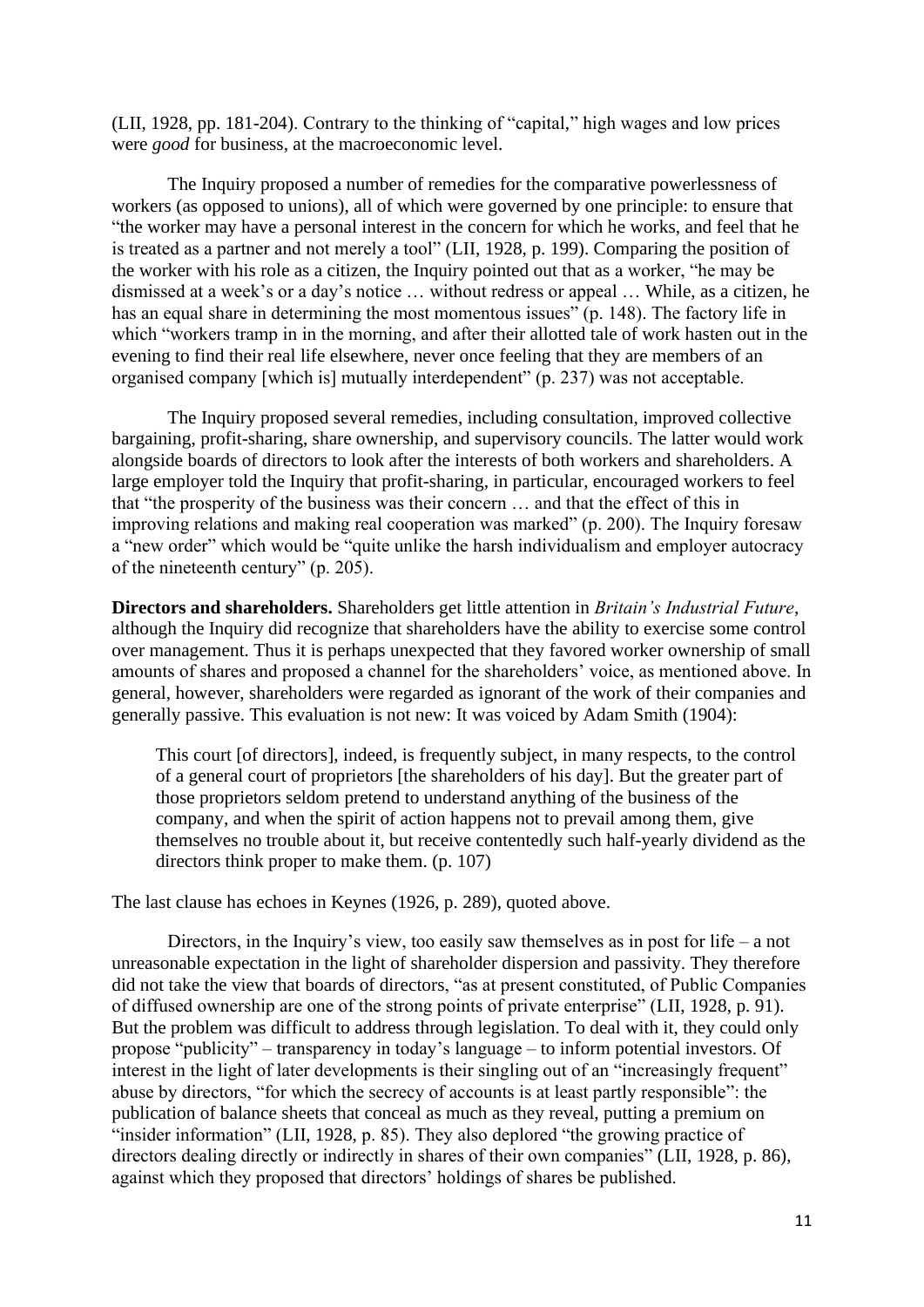*Britain's Industrial Future* was in effect the Liberal Party's manifesto. But the Liberal Party did not win the 1929 election – indeed it was in the process of being eclipsed by Labour – so the industrial policies it espoused were not implemented. A year after *Britain's Industrial Future* was published, the American stock market crashed, and the Great Depression and Second World War followed. Keynes's attention thus turned away from the questions of industrial structure, governance and purpose, never to return.

#### **Meanwhile, in the United States …**

The United States had emerged from the First World War in much better shape than Britain; and from 1922 to 1929 the economy grew rapidly and employment remained high.<sup>9</sup> This was supported by rapid organizational and technological change, high levels of investment in manufacturing and construction, and a sharp increase in consumer expenditure, especially on cars and consumer durables. However, this revolution was not confined to the level of expenditure and the way the economy was organized; it was also related to the way the economy was theorized.

In economics, there had developed a "vigorous, diverse and distinctly American literature dealing with monetary economics and the business cycle" (Laidler, 1999, p. 211). The analysis was essentially institutional; and there was little opposition amongst American economists to the idea of counter-cyclical fiscal and monetary policy. There was, however, considerable debate about the effectiveness of such intervention and how it should be financed.<sup>10</sup> Elements of American economic thinking during the 1920s had in many ways anticipated Keynesian analysis and policy recommendations, particularly with respect to stabilizing the trade cycle. The onset of the Great Depression reinforced these theories and added urgency to the debate about policy (Konzelmann, 2014, pp. 712–714).

During the 1920s and 1930s, the general consensus was that the period's economic difficulties were a consequence of inherent instabilities of laissez-faire capitalism, and that modern corporate institutions, as an important part of the system, were part of the problem (Bratton & Wachter, 2008, p. 102). The question was whether corporations had obligations extending beyond the pursuit of private profits. At the same time, recognition of the separation of ownership from control in large joint-stock, limited-liability corporations, caused some, including Adolf Berle, a Wall Street lawyer and Columbia University Law School professor, to question the resulting increase in managerial power. Traditionally, this power had been restricted by a company's articles of incorporation or by owner-shareholders. But public corporations now had general charters without this restriction, giving management powers to enter new businesses, and issue stock to fund them.

Prior to the 1930s, unlike Britain, with its relatively strong state and restrictions on finance capital, the United States had a weak state, especially at the federal level. The American state was divided into three levels (federal, state, and local), each with its own executive, legislature and judiciary. Historically, power was vested at the level of the individual states; and there were no restrictions on finance capital. So private companies could easily become large national monopolies, rivaling the power of the state.

<sup>&</sup>lt;sup>9</sup> The exception to this was agriculture, which was in recession throughout the 1920s.  $10$  For an analysis of U.S. policy during the inter-war years see, especially, Arndt, 1944, and Laidler, 1999.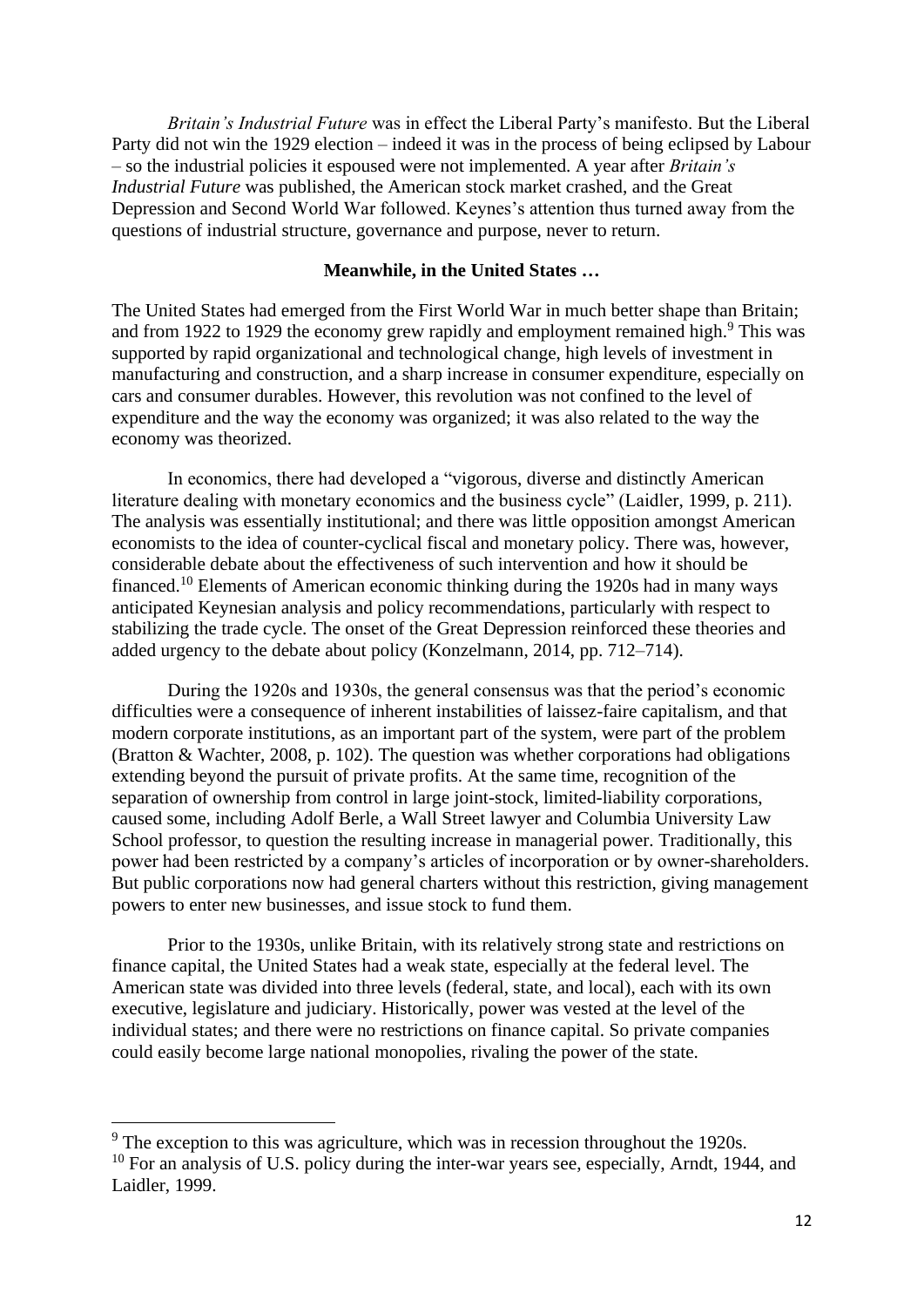Perrow (2002) describes how during the  $19<sup>th</sup>$  century, the railroads, "which had started out as public-private enterprises, … did more than privatize a public good of major consequence" (p. 20), free from regulation in the public interest. They purchased court rulings that made companies "persons" and allowed them to gain control over close competitors by purchasing their shares. All of this helped to create a continent-sized national economy with capital centralized in New York City (Wall Street). It also enabled the massive merger movement of the 1890s through which, by 1905, American industry came to be dominated by the 200 largest corporations, operating as national monopolies and oligopolies, with minimal regulation by the state.

During the 1920s, Berle was concerned about the problem of unrestricted management power and shareholders' inability to control it. He saw this as a governance problem to be treated within the financial community; and he advocated that managerial discretion be constrained by "businessmen themselves," through self-regulation, monitoring by investment institutions and stricter stock market rules (Berle, 1928, pp. 37–39). At the time, he did not believe that the courts or the government could serve as agents of reform. But Berle's attitude towards regulation and corporate purpose would change even before the Wall Street stock market crashed.

The catalyst was Gardiner Means, his statistical and economic research assistant on a five-year project funded by the Rockefeller Foundation that would ultimately produce *The Modern Corporation and Private Property.* Means's empirical research revealed that two thirds of the national wealth was held by the 200 largest U.S. corporations; and he predicted that by 1950, this figure would rise to seventy percent. This would further concentrate power in the hands of a small cluster of corporate managers, whose level of responsibility had already come to worry Berle greatly. Means's projection would later prove wrong; but it sent a clear message that something had to be done about corporate power, causing Berle to change his views accordingly. He now saw a case for judicial control in the name of shareholder interest (Berle and Means, 1932, pp. 9, 37, 40).

The gestation period of *The Modern Corporation* spanned five years, beginning in 1928, at the end of the long American boom and a year before the Wall Street stock market crashed. It was published in 1932, in the throes of the Great Depression, and on the eve of the election of President Franklin Delano Roosevelt and the progressive legislation of the New Deal. In the rapidly changing context of the 1920s and 1930s, Berle's ideas (like those of Keynes) were evolving in response to unprecedented political, economic and societal developments. Bratton and Wachter (2008) point out that understanding this context – and Berle's political viewpoint – is crucial for understanding what he *actually* meant in his writings of the early 1930s. Otherwise, it is easy to interpret Berle as advocating shareholder primacy, in the now familiar form that is understood today.

#### **The Berle-Dodd Debate**

In a very influential article, "Corporate powers as powers in trust," published in the *Harvard Law Review* in 1931, Berle developed his trust model of corporate law. In it, he focused on the problem of managerial power, arguing that managers, as the trustees of shareholders, owed them a fiduciary duty to maximize the company's wealth, and that that duty should be enforceable at law.

In May 1932, E. Merrick Dodd, a Harvard Law Professor, attacked Berle's position, arguing that the view that corporations exist for their shareholders' financial benefit made no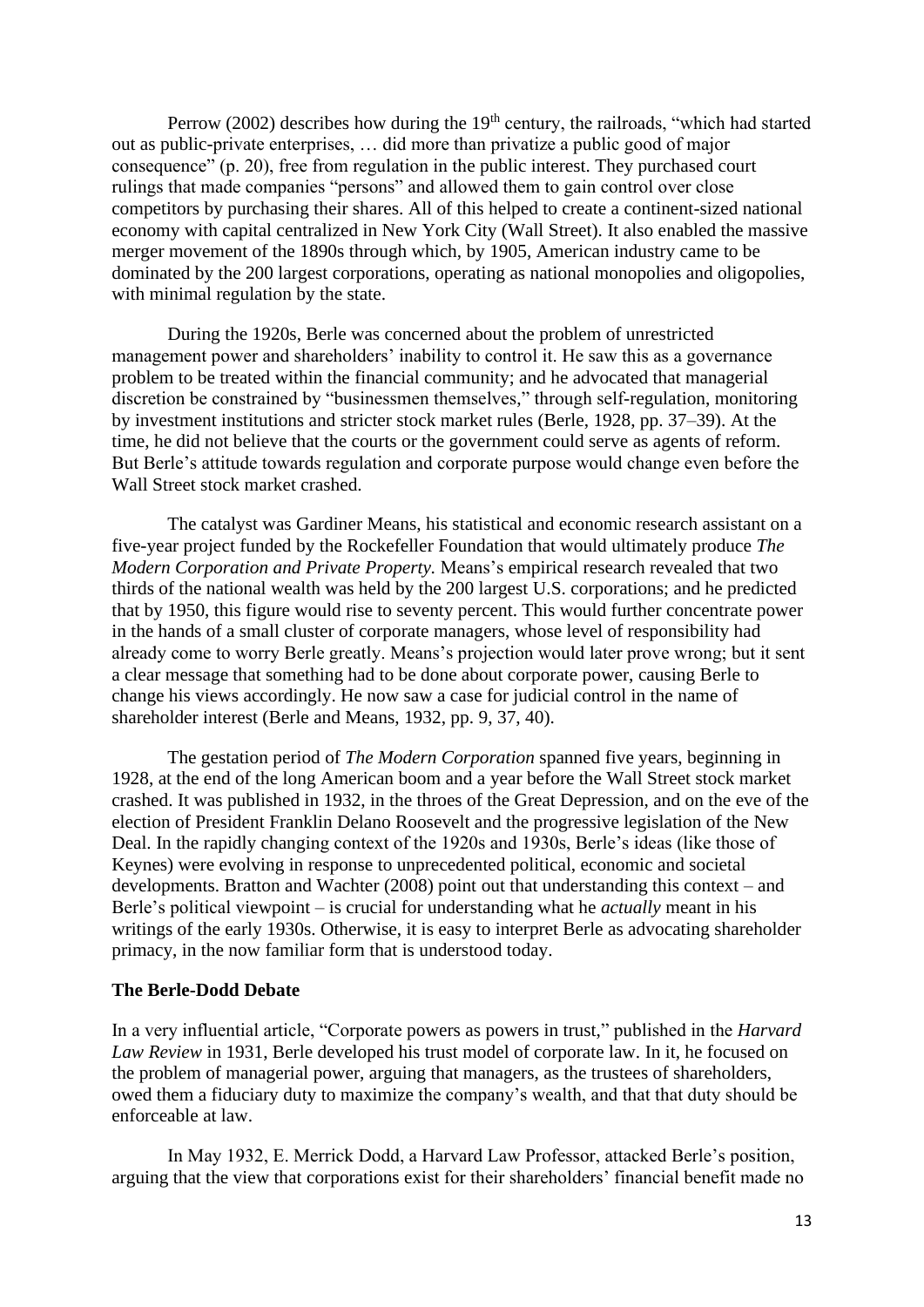sense in the context of the Great Depression. Corporations should instead act as social institutions, providing economic security for their employees, quality products for consumers and contributions to broader society; and managers could be relied upon to undertake these responsibilities. According to Dodd, the public corporation was a legal entity, created by the state for public benefit, and run by professional managers seeking to serve not only shareholders but also stakeholders and the public interest (Dodd, 1932, p. 1148).

Taken at face value, these texts have been widely interpreted as positioning Berle as the father of shareholder primacy and Dodd of corporate social responsibility. However, Bratton and Wachter (2008) argue that this is to fundamentally misinterpret them:

To understand the Berle-Dodd debate is to see Berle and Dodd participating in a national political discussion over the outlines of the new American corporatism … This was the key political issue at the time … The question went to the allocation of power as between corporate managers and the state (p. 122).

On one side of this debate were those like Dodd, who wanted to delegate authority to management to run the economy, with the government assuming a supporting role. On the other side were those like Berle, who wanted strict government oversight of the economic planning process, with labour also being brought to the negotiating table (Hawley, 1966, pp. 43-46). Thus, "the Berle-Dodd debate emerges as a clash between the different visions of corporatism whose advocates were then vying to capture Roosevelt's attention" (Bratton & Wachter, 2008, p. 124).

By now, Berle was a member of Roosevelt's Brain Trust, advising him on policy which after the November 1932 election would influence the First New Deal. His response to Dodd, in the *Harvard Law Review's* next issue, thus avoided any mention of policy goals, focusing instead on weaknesses of the business model Dodd was advocating (Berle, 1932). In a context where unbridled management power was the problem, further management empowerment was *not* the solution. Rather, controls in the form of trust duties were needed. But Berle did not advocate shareholder primacy. Instead, he held that shareholders derived legitimacy from being passive recipients of the wealth created; and as such, they to some extent represented the welfare of the general public.

## *The Modern Corporation*

In the preface of *The Modern Corporation*, also published in 1932, Berle acknowledged that corporations are "human institutions" that were being expected to take on "a steadily growing degree of responsibility for our economic welfare" (Berle & Means, 1932, p. viii). The authors went on to argue that during the early  $20<sup>th</sup>$  century, in large joint-stock companies, the entrepreneurial function had been split between salaried executives, with control over large hierarchical organizations, and anonymous investors, each holding relatively small amounts of equity, with an interest in liquidity rather than participation in management. Management had been empowered and shareholders, who for the most part were ordinary working people who relied on their dividend payments to make ends meet, had been reduced to passive collectors of dividends, with no productive role to play in the political economy.

In this context, as trustees of shareholders, managers owed them a fiduciary duty to prioritize their financial interests in the corporation's wealth; and because markets could not be relied upon to provide a stable economy, managers should cooperate with the government in regulation designed to achieve a social purpose. Thus, what Berle had, in the 1920s,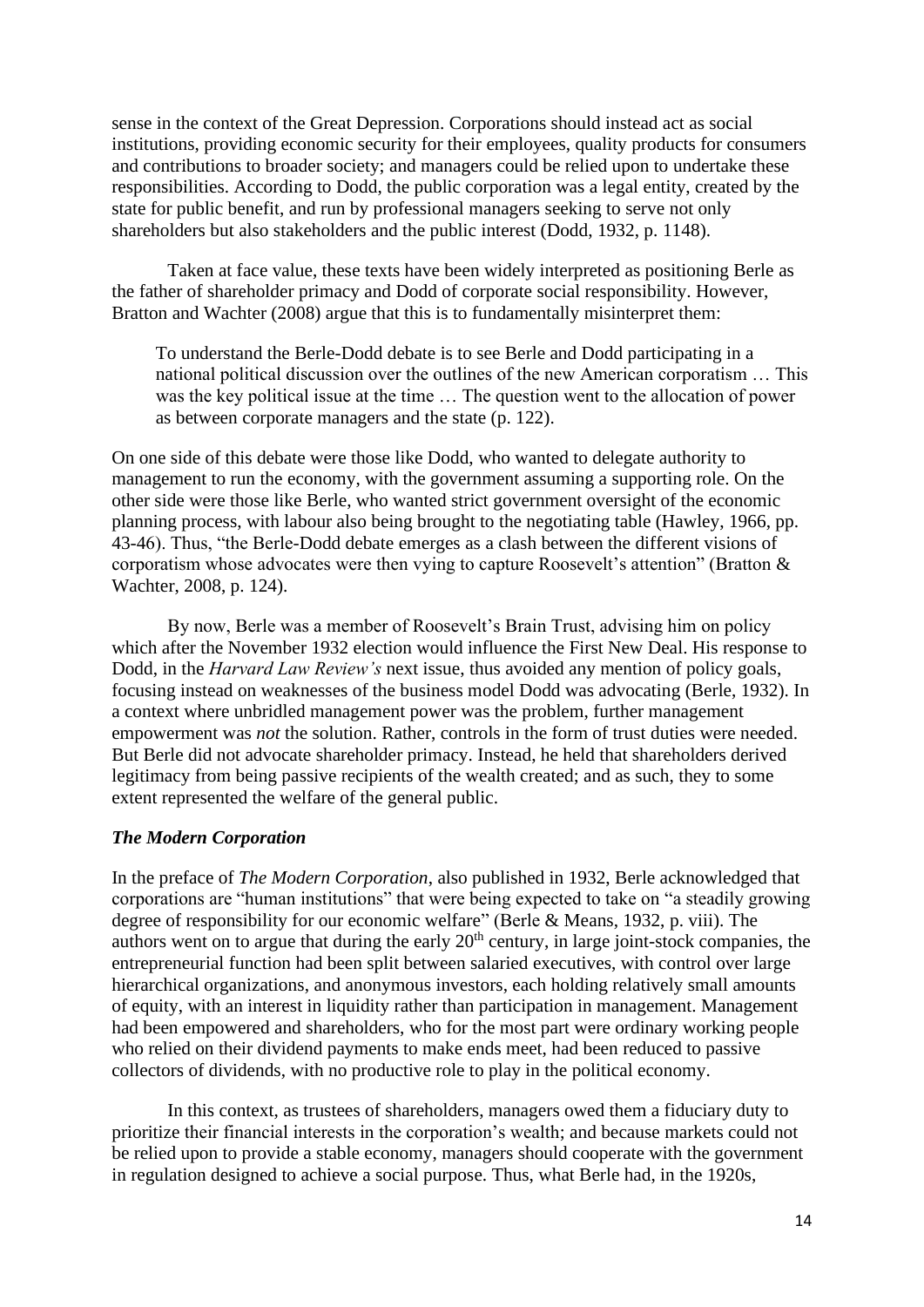considered a problem for private actors in a world of finance, he now saw as a problem for government (Schwartz, 1987, p. 56). In the final chapter, "The new concept of the corporation," Berle built upon the point that those who have power in society will inevitably come into conflict with the populace because the exercise of power impacts the public interest; and he went on to argue that managers' primary allegiance was to the national interest (Berle & Means, 1932, p. 356).

## **Evolving Ideas about Corporate Purpose**

In September 1932, Roosevelt gave his famous Commonwealth Club Address, a speech written by Berle and his wife, Beatrice. In it, everyday management practice was viewed as a political problem because corporate managers, the "princes of property," had infringed the rights of ordinary citizens to economic security. To address this problem, Berle used his trust model, this time substituting "citizens" for "shareholders" as the beneficiary (Roosevelt, 1932). Roosevelt won the election; and New Deal legislation swiftly followed.

Dodd soon adjusted his thinking. In response to abuses of the corporate system that had contributed to the 1929 Wall Street crash, one of the first laws enacted under the New Deal was the Securities Act of 1933, followed closely by the Securities Exchange Act of 1934. These required disclosure by all publicly listed companies, of the financial condition of the firm as well as of the compensation (including stock options) received by their three highest paid executives. Failure to do so would mean removal from the stock exchange. In Dodd's view, this new securities legislation was successful in rebalancing the power of managers and shareholders. In 1941, he published an essay abandoning his previous position and supporting the corporation's private profit seeking motive, arguing that the purpose of corporate law was to protect shareholders from powerful managers, who could no longer be trusted (Dodd, 1941).

After Dodd's death in 1951, Berle also returned to the debate. In a series of lectures entitled "The twentieth century capitalist revolution," he made a famous concession: Dodd had been proven right over time; managers could be trusted after all. But this no more meant what it seems to than Berle's 1931 and 1932 *Harvard Law Review* articles did. Berle only admitted that later events had produced a corporate system that Dodd had described in his 1932 *Harvard Law Review* article, *not* that Berle had been wrong at the time of publication.

By this point, Berle believed that the New Deal had created a political economy in which corporate power had been rendered benign:

The 1929 crash, the slow recovery of 1930, and the ensuing spiral descent into an abyss of unemployment, bank failures, and commercial paralysis was not corrected by market processes. … [T]he public … increasingly asked that the political state propose a program and act. Necessarily, this meant considerable reorganization of private business. … Out of the crisis was born the American economic republic as we know it today. (Berle, 1963, p. 91)

In Berle's new "American economic republic," the state and economy were interdependent, with the state taking ultimate responsibility for economic outcomes and exercising a high level of political and economic authority (Berle, 1963, pp. 95-99). Managers, whether they liked it or not, were caught between the post-war regulatory state and the public political consensus, which, in turn, depended on corporate performance – the delivery of price stability and employment and income security. Failure to satisfy the general public meant new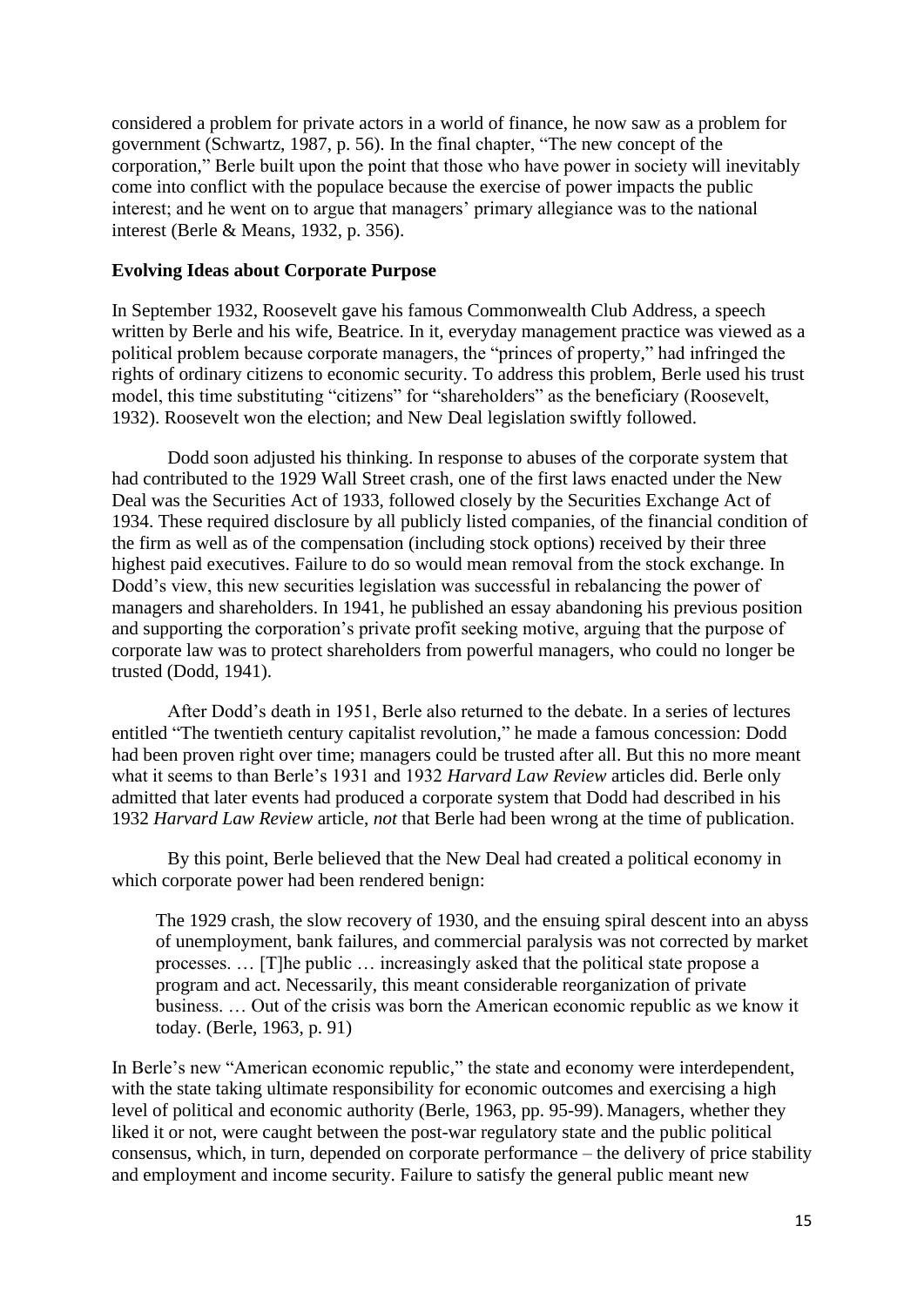regulation; and avoidance of new regulation required satisfying the public. Thus, as a practical matter, managers could not avoid public duties. They thus emerged as quasi-public servants, caught inside a web of countervailing forces which served to restrain their use of power (Berle, 1954, pp. 172–173). In Berle's words: "Since they are not owners but only managers, they really are a variety of non-Statist civil servant" (Berle, 1954, p. 8). By contrast, shareholders remained as they had been in 1932, passive collectors of dividends.

During the 1950s, the American corporate system did seem to approximate Berle's American economic republic. While other countries, like Britain, were setting up national health systems and generous state pension schemes, American corporations were voluntarily taking responsibility for a significant part of the welfare burden. This was not out of a concern for society's welfare in general, but because it was in their sectional interests to provide social and economic security for their employees. Powerful corporations, like *General Motors*, and their trade unions negotiated generous collective bargaining settlements, providing pension provisions and health insurance benefits. These set patterns that were copied across the industrial landscape and modified over time to labor's advantage (Davis, 2016, p. 42).

Thus, although Berle is remembered for having drawn attention to the separation of ownership from control in large publicly listed corporations, and the problem of corporate power being concentrated in the hands of a small group of senior managers, in the last chapter of *The Modern Corporation*, published in 1932, and for most of the rest of his life, he stood for the opposite proposition.

#### **Conclusions: Keynes and Berle for Today**

Nearly a century after the interwar period, the debate about corporate purpose has been revived, with remarkable similarities. Much of this debate has been rooted in the relationship and balance of power between the private sector and the state, and the related question of regulation.

Keynes and Berle, who saw companies as human institutions with an important role to play in the economy and society, believed that with an appropriate balance in the relationship between the state and the private sector – led by managers who accepted the need for wider accountability – companies would come to serve a public purpose; and they considered the economy and business community to be a means to that end. They both opposed nationalization but saw a role for the state in supporting and partnering with both sides of industry in order to facilitate the delivery of economic efficiency and a better life for the majority; and they recognized that the business and economic system of their day – laissezfaire corporate capitalism – could not be relied upon to deliver these dual objectives. However, across the Western world, the political economy that emerged from the Second World War appeared to deliver this; and the managed capitalism of the "Keynesian" consensus and Berle's "American economic republic" – social models located between a planned economy and corporate capitalism – were not alone.

Keynes had anticipated that large companies would be stable institutions of capitalism, and that the position of the shareholder would be atrophied. Berle believed that the political economy that emerged from the Second World War had rendered management power benign and that shareholders, who always had been passive collectors of dividends, would remain so. Given the nature of shareholding during the first half of the  $20<sup>th</sup>$  century – and the post-war relationship between the state, business and organized labor – they could not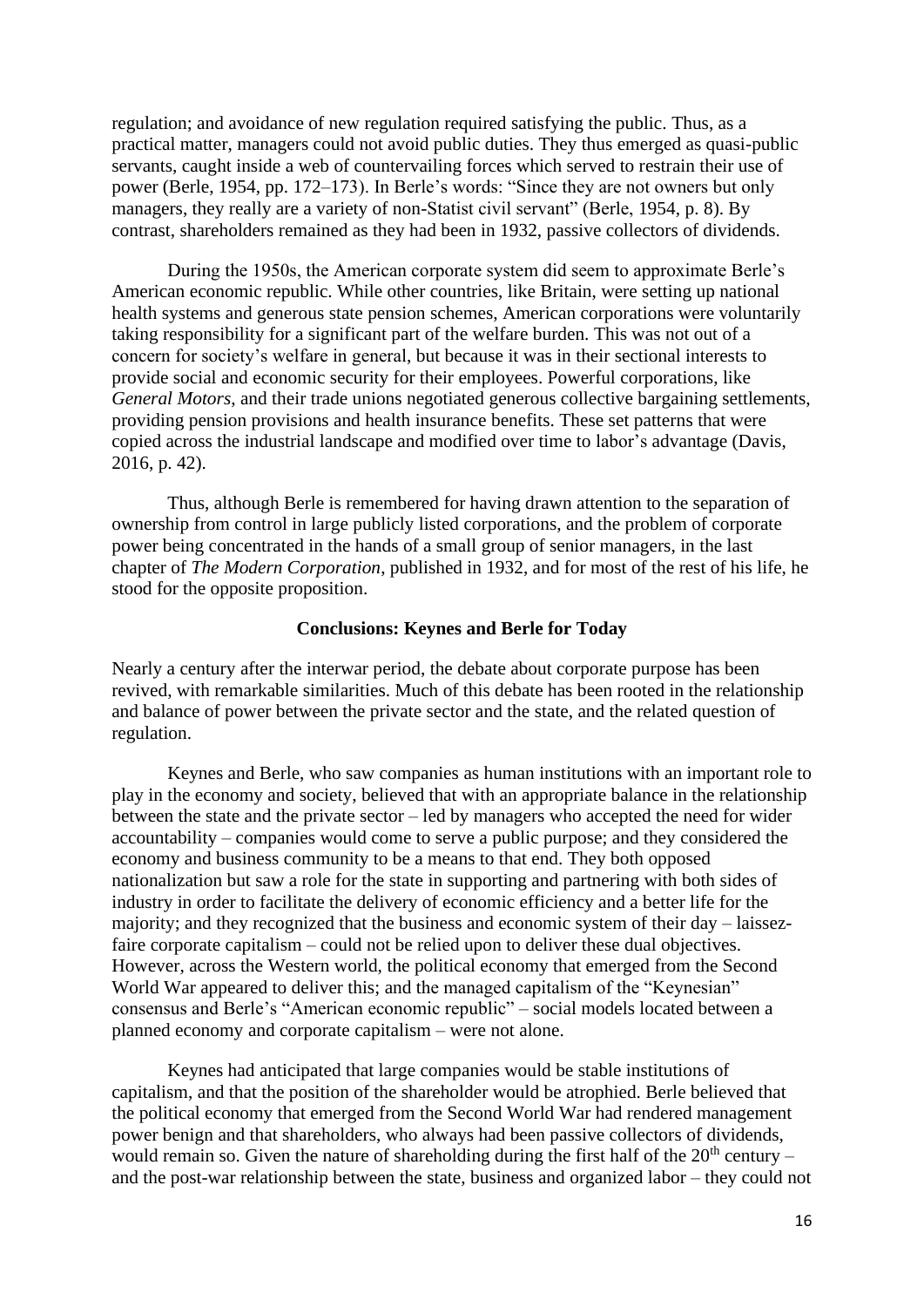have foreseen that the power of shareholders would become a threat to the idea that companies should serve a public purpose.

But the 1970's "massive onslaught of circumstances" produced a counter-attack by corporations that involved a frontal attack on both organized labor and the state – especially in Margaret Thatcher's Britain and Ronald Reagan's America (Mizruchi, 2004). This ushered in a return to laissez-faire and the rise to dominance of the shareholder primacy model of corporate governance, which assigned control rights to shareholders. Both Keynes (who called for the euthanasia of the rentier) and Berle (who would have seen this as stripping shareholders of legitimacy) would have strongly opposed the idea that shareholders should have control rights. And they would not have been surprised that once these rights had been assigned, they would be used to shift corporate purpose away from society's interest to shareholder primacy, where it remains today.

The contrasting perspectives on corporate purpose between the interwar years and today are also striking. Not only has the debate narrowed considerably; but concern about the relationship between business firms and society, which was centrally important to Keynes and Berle, is much less pronounced. Today's business leaders make the link between companies and the economy; and they talk about the interests of other stakeholders, alongside shareholders, using language that is strikingly similar to that of *Britain's Industrial Future*, nearly a century earlier. But these are now conceived as primarily economic, as opposed to social as in Keynes's and Berle's time.

A notable British exception is the "purposeful company" initiative which, in defining "intrinsic purpose," contends: "We are recovering the idea that business exists to pursue a purpose that benefits society" (The Purposeful Company Steering Group 2018, p. 2). And in its June 2020 response to the UK government's Business, Energy and Industrial Strategy (BEIS) Committee's Post-pandemic Economic Growth Inquiry, it reiterated the view that – rather than having profit as its end goal – "in a purposeful company, *creating value for society* is the end goal" (The Purposeful Company Steering Group, 2020, p. 3, emphasis added).

Academics are also drawing attention to recent technological and other changes that are impacting the nature of the corporation and its relationship with society. These are making the forms of business organization that Keynes and Berle studied increasingly unsustainable. Gerald Davis (2011), for example, notes that by the arrival of the 2008 financial crisis, from a peak in 1997, half of America's public corporations had disappeared as a consequence of "multiple rounds of bubbles, scandals and corporate failures" (p. 1138); and he argues that

today, we face a set of challenges similar to those at the turn of the last century: rising inequality, lower mobility, a ragged social safety net, and politics dominated by the wealthy. But this time the cause is not the *growth* of the corporate sector, but its *collapse* (Davis, 2016, p. xi, emphasis in the original).

Distinguishing "corporations" from "business," Davis concedes that corporations will continue to exist in sectors that involve significant risk and require long-lived assets and large-scale investment. But they will not provide employment for the majority of the population, as earlier public corporations did.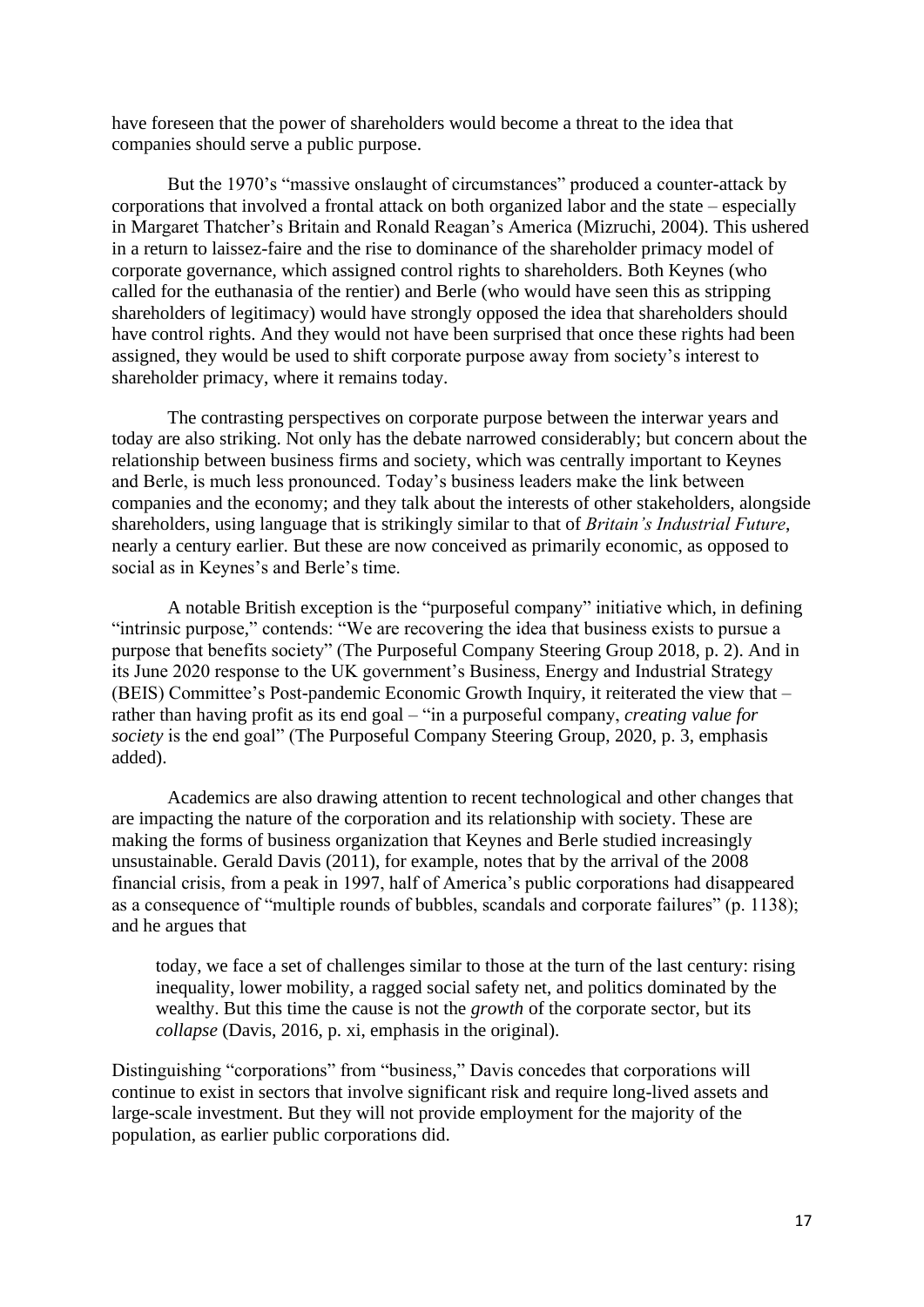However, these same developments are also offering a potential means of achieving Keynes's and Berle's objective of the betterment of society. Davis (2011), for example, points to a possible "silver lining" in the opportunities being opened up by the coexistence of "organizational technology for disaggregated production … alternative means of large-scale financing … and a proliferation of new legal forms (such as LLCs and B Corporations)" (Davis, 2011, p. 1139). Whilst companies like *Uber* have used new platform technologies to exploit workers through precarious employment arrangements and zero-hour contracts, Davis sees these technologies as also providing opportunities for more local, democratic and environmentally sustainable forms of business organization. There is no reason why drivers couldn't use them to organize worker-owned cab or delivery collectives, for example, or why communities couldn't set up local facilities equipped with new (and ever less expensive) computer aided design and manufacturing technologies to re-shore the production of almost anything locally.

Whilst advocates of shareholder primacy continue to reduce the relationship between corporate actors to a principal-agent or nexus of contracts relationship, Keynes and Berle would be studying these developments empirically. They would see these newly emerging organizational forms and technological developments as part of a dynamic and continually evolving system composed of social institutions; and their objective would be to find ways in which they might be used to achieve a public purpose.

As we've seen, a "massive onslaught of circumstances" like the one we're living through today has the potential to generate significant and positive change, although this will require both a better balance between the private sector and the state and the ability to mobilize such change, socially and politically. The Covid-19 pandemic, which at the time of writing remains unresolved, has, however, produced some evidence that positive change is possible. In Britain, for example, for the first time in half a century, the state and large sectors of industry faced an unprecedented public health crisis. The result was a call by government to manufacturing companies for a major boost in medical supplies, to which many responded. Teams of highly skilled people and organizations made themselves available to design and manufacture new products. In this context, cooperation between large and small manufacturers, universities, medical companies and even *Formula 1* racing teams – with their ability to rapidly design and produce prototypes – allowed the production of needed supplies to begin within weeks, if not days. This revealed not only a willingness to contribute, but also an ability to react extremely quickly, to cooperate with both each other and government, and to mobilize high performance networks of specialists. Where new products – such as breathing machines and Personal Protective Equipment (PPE) – emerged, the designs were often open-sourced, for others around the world to use, free of charge. Corporate purpose became a reality (Konzelmann & Fovargue-Davies, 2021).

It remains to be seen how, if at all, current experience will change the way business is conducted, or indeed, who will benefit. But the current interest in and evidence of businesses assuming a social and public purpose – and in the context of the Covid-19 crisis, cooperating to deliver it – is reason for optimism.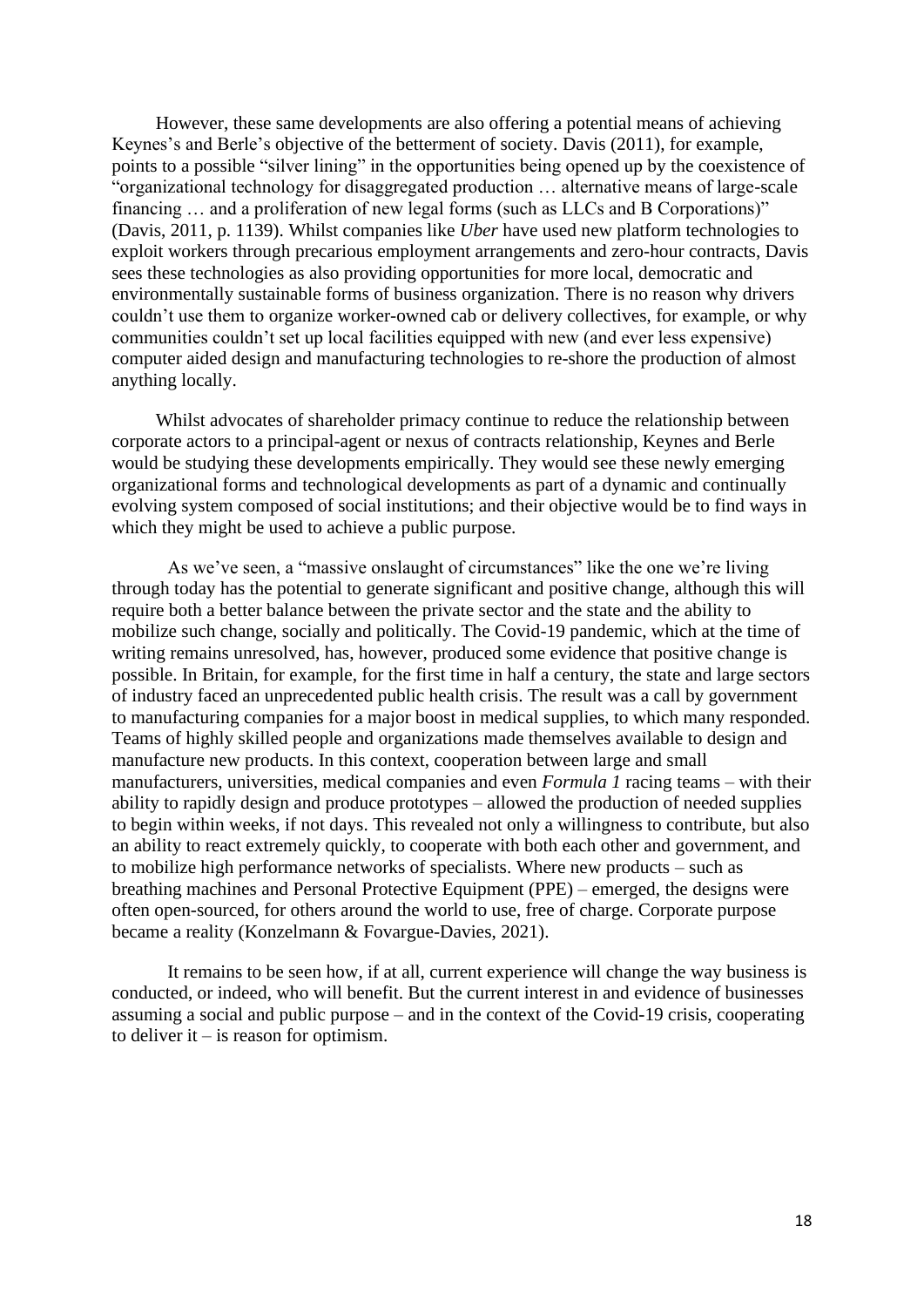#### **References**

- Arndt, H.W. (1944). *The economic lessons of the nineteen-thirties: A report.* London: Frank Cass.
- Berle, A. A., Jr. (1928). *Studies in the law of corporation finance.* Chicago: Callahan.
- Berle, A. A., Jr. (1931). Corporate powers as powers in trust. *Harvard Law Review*, *44*(7), 1049-1074.
- Berle, A. A., Jr. (1932). For whom corporate managers are trustees: A note. *Harvard Law Review*, *45*(8), 1365-1372.
- Berle, A. A., Jr. (1954). *The twentieth century capitalist revolution.* New York: Harcourt, Brace and Company.
- Berle, A. A., Jr. (1963). *The American economic republic.* New York: Harcourt, Brace and World.
- Berle, A. A., Jr. & Means, G. C. (1932). *The modern corporation and private property.* New York: Harcourt, Brace and World.
- Bratton, W. W. & Wachter, M. L. (2008). Shareholder primacy's corporatist origins: Adolf Berle and 'The modern corporation'. *The Journal of Corporation Law*, *34*(1), 99-152.
- Bratton, W. W. (2017). The separation of corporate law and social welfare, *Washington and Lee Law Review*, *74*(2), 767-790.
- British Academy. (2018). *Reforming business for the 21st century: A framework for the future of the corporation.* London: British Academy*.* Retrieved from [https://www.thebritishacademy.ac.uk/publications/reforming-business-21st-century](https://www.thebritishacademy.ac.uk/publications/reforming-business-21st-century-framework-future-corporation)[framework-future-corporation.](https://www.thebritishacademy.ac.uk/publications/reforming-business-21st-century-framework-future-corporation)
- Business Roundtable. (2019, August 19). *Statement on the purpose of a corporation* [Press release]. Retrieved from [https://system.businessroundtable.org/app/uploads/sites/5/2021/02/BRT-Statement](https://system.businessroundtable.org/app/uploads/sites/5/2021/02/BRT-Statement-on-the-Purpose-of-a-Corporation-Feburary-2021-compressed.pdf)[on-the-Purpose-of-a-Corporation-Feburary-2021-compressed.pdf.](https://system.businessroundtable.org/app/uploads/sites/5/2021/02/BRT-Statement-on-the-Purpose-of-a-Corporation-Feburary-2021-compressed.pdf)
- Curtis, A. (Producer) & Curtis, A. (Director). (1999). *The Mayfair set: Four stories about the rise of business and the decline of political power* [Documentary series, 4 episodes]. United Kingdom: BBC.
- Davis, G. F. (2011). The twilight of the Berle and Means corporation. *Seattle University Law Review*, *34*(4), 1121-1138.
- Davis, G. F. (2016). *The vanishing American corporation: Navigating the hazards of a new economy.* Oakland, CA: Berrett-Koehler.
- Davis, G. F. (2021). Corporate purpose needs democracy. *Journal of Management Studies, 58*(3), 902-913.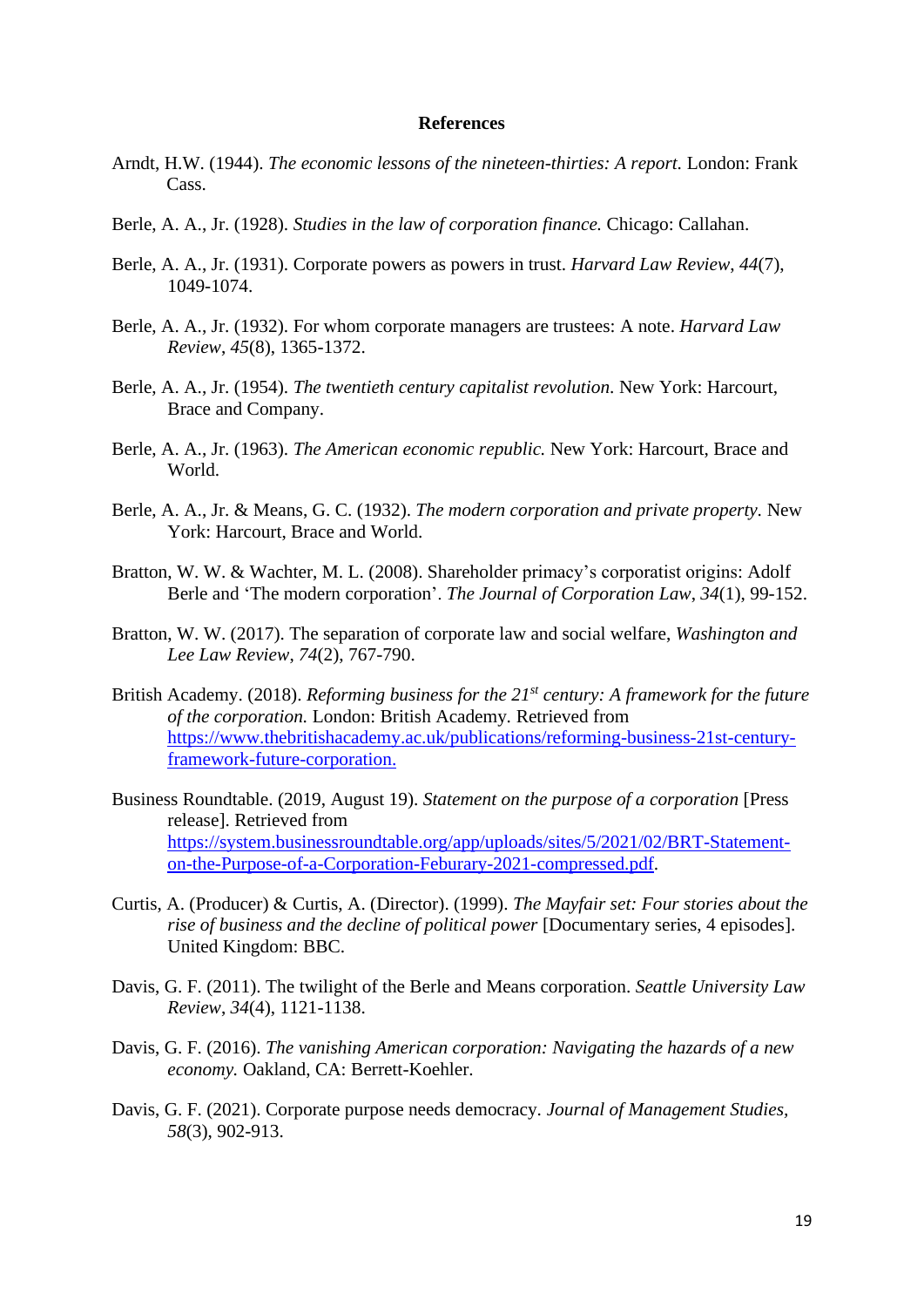- Dodd, E. M., Jr. (1932). For whom are corporate managers trustees? *Harvard Law Review*, *45*(7), 1145-1163.
- Dodd, E. M., Jr. (1941). The modern corporation, private property, and recent federal legislation. *Harvard Law Review*, *54*(6), 917-948.
- Fink, L. (2018). *A sense of purpose*. BlackRock. Retrieved from [https://www.blackrock.com/corporate/investor-relations/2018-larry-fink-ceo-letter.](https://www.blackrock.com/corporate/investor-relations/2018-larry-fink-ceo-letter)
- Fink, L. (2019). *Purpose and profit*. BlackRock. Retrieved from https://www.blackrock.com/corporate/investor-relations/2019-larry-fink-ceo-letter
- Fink, L. (2020). *A fundamental reshaping of finance*. BlackRock. Retrieved from https://www.blackrock.com/corporate/investor-relations/2020-larry-fink-ceo-letter
- Galbraith, J. K. (1999). *The affluent society*. London: Penguin Books.
- Hawley, E. W. (1966). *The New Deal and the problem of monopoly: A study in ambivalence.* Princeton, NJ: Princeton University Press.
- Johnson, P. (2010) *Making the market: Victorian origins of corporate capitalism.* Cambridge: Cambridge University Press.
- Keynes, J. M. (1926). The end of laissez-faire. In D. E. Moggridge (Ed.) (1971-1989), *The Collected Writings of John Maynard Keynes* (Vol. 9, pp. 272-294). London: Macmillan for the Royal Economic Society.
- Keynes, J. M. (1927). Industry, economy, currency and trade. In D. E. Moggridge (Ed.) (1971-1989), *The Collected Writings of John Maynard Keynes* (Vol. 19, pp. 638-760). London: Macmillan for the Royal Economic Society.
- Keynes, J. M. (1930). Economic possibilities for our grandchildren. In D. E. Moggridge (Ed.) (1971-1989), *The Collected Writings of John Maynard Keynes* (Vol. 9, pp. 321-332). London: Macmillan for the Royal Economic Society.
- Keynes, J. M. (1933). National self-sufficiency. In D. E. Moggridge (Ed.) (1971-1989), *The Collected Writings of John Maynard Keynes* (Vol. 21, pp. 233-246). London: Macmillan for the Royal Economic Society.
- Keynes, J. M. (1936). The general theory of employment, interest and money*.* In D. E. Moggridge (Ed.) (1971-1989), *The Collected Writings of John Maynard Keynes* (Vol. 7). London: Macmillan for the Royal Economic Society.
- Konzelmann, S. J. (2014). The political economics of austerity. *Cambridge Journal of Economics*, *38*(4), 701-741.
- Konzelmann, S. J. (2019). *Austerity.* Cambridge: Polity Press.
- Konzelmann, S. J., Wilkinson, F., Fovargue-Davies, M., & Sankey, D. (2010). Governance, regulation and financial market instability: The implications for policy. *Cambridge Journal of Economics*, *34*(5), 929-954.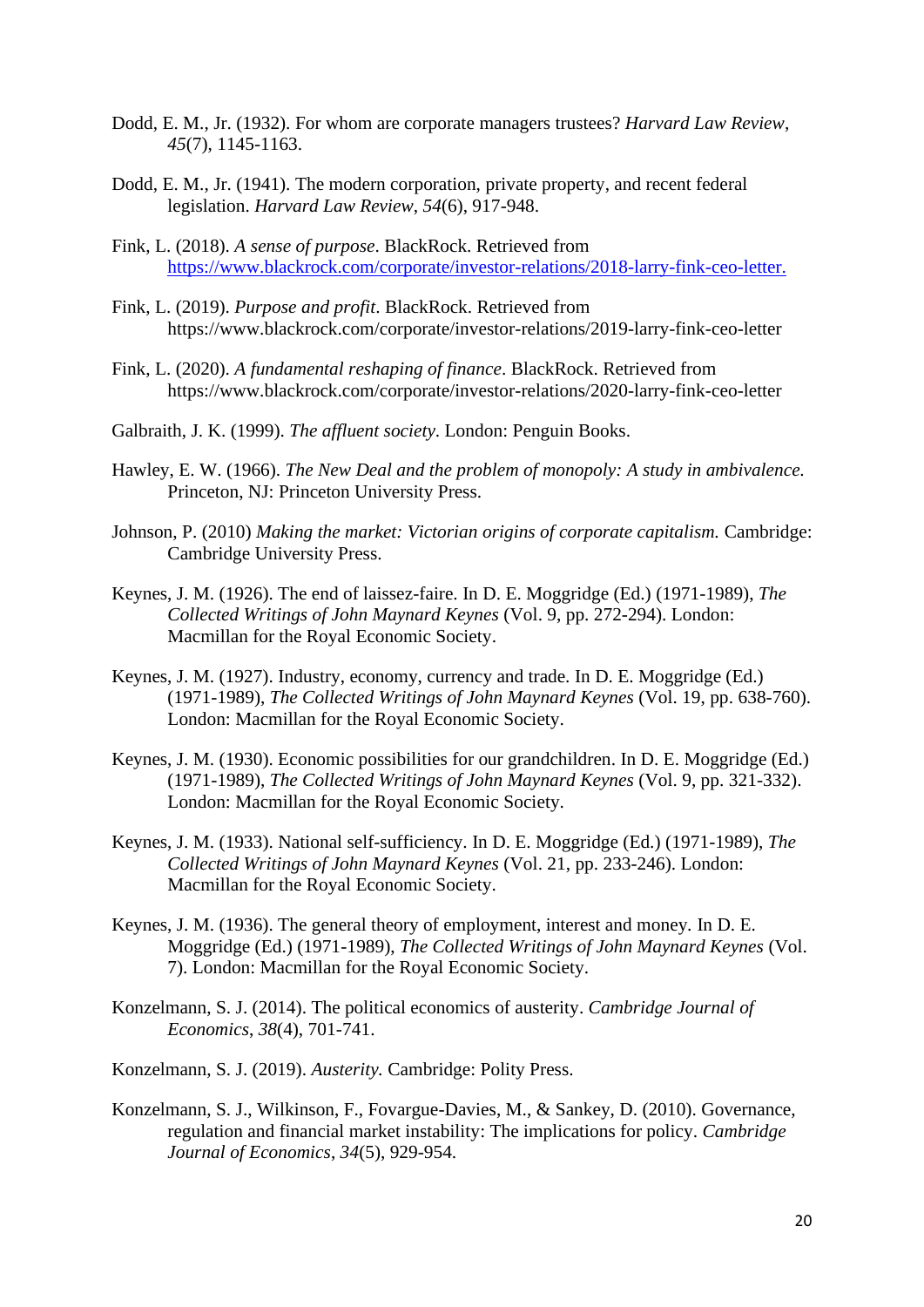- Konzelmann, S. J., Chick, V., & Fovargue-Davies, M. (2021). Keynes, capitalism and public purpose: A review article. *Cambridge Journal of Economics*, *45*(3), 591-612.
- Konzelmann, S. J. & Fovargue-Davies, M. (2021). Industrial strategy for post-Covid Britain: A renewed public purpose for the state and business? In P. Allen, S. J. Konzelmann, & J. Toporowski (Eds.), *The return of the state: Restructuring Britain for the common good* (pp. 125-136). Newcastle upon Tyne: Agenda.
- Laidler, D. (1999). *Fabricating the Keynesian revolution: Studies of the inter-war literature on money, the cycle, and unemployment.* Cambridge: Cambridge University Press.
- Lazonick, W. & O'Sullivan, M. (2000). Maximizing Shareholder value: A new ideology for corporate governance. *Economy and Society*, *29*(1), 13-35.
- LII (Liberal Industrial Inquiry) (1928). *Britain's industrial future.* London: Ernest Benn.
- Mayer, C. (2018). *Prosperity: Better business makes the greater good.* Oxford: Oxford University Press.
- Mayer, C. (2021). The future of the corporation and the economics of purpose. *Journal of Management Studies, 58*(3), 887-901.
- Millon, D. (2013). Radical shareholder primacy. *University of Saint Thomas Law Journal*, *10*(4), 1013-1044.
- Mizruchi, M. S. (2004). Berle and Means revisited: The governance and power of large U.S. corporations. *Theory and Society*, *33*(5), 579-617.
- Moggridge, D. E. (Ed.). (1971-1989). *The collected writings of John Maynard Keynes* (Vol. 1-30). London: Macmillan Press for the Royal Economic Society.
- Office for National Statistics (ONS) (2021). *Coronavirus: A year like no other.* Retrieved from [https://www.ons.gov.uk/peoplepopulationandcommunity/healthandsocialcare/conditio](https://www.ons.gov.uk/peoplepopulationandcommunity/healthandsocialcare/conditionsanddiseases/articles/coronavirusayearlikenoother/2021-03-15) [nsanddiseases/articles/coronavirusayearlikenoother/2021-03-15.](https://www.ons.gov.uk/peoplepopulationandcommunity/healthandsocialcare/conditionsanddiseases/articles/coronavirusayearlikenoother/2021-03-15)
- Patriotta, G. (2021). The future of the corporation. *Journal of Management Studies, 58*(3), 880- 886.
- Perrow, C. (2002). *Organizing America: Wealth, power, and the origins of corporate capitalism.* Princeton: Princeton University Press.
- Pollard, S. (1962). *The development of the British economy, 1914-1950.* London: Edward Arnold.
- Read, C. (1898). *Logic: Deductive and inductive.* Oxford: Oxford University Press.
- Roosevelt, F. D. (1932, September 23). *Commonwealth Club address*. San Francisco, CA. Retrieved from [https://americanrhetoric.com/speeches/fdrcommonwealth.htm.](https://americanrhetoric.com/speeches/fdrcommonwealth.htm)
- Roy, W. G. (1997). *Socializing capital: The rise of the large industrial corporation in America.* Princeton: Princeton University Press.